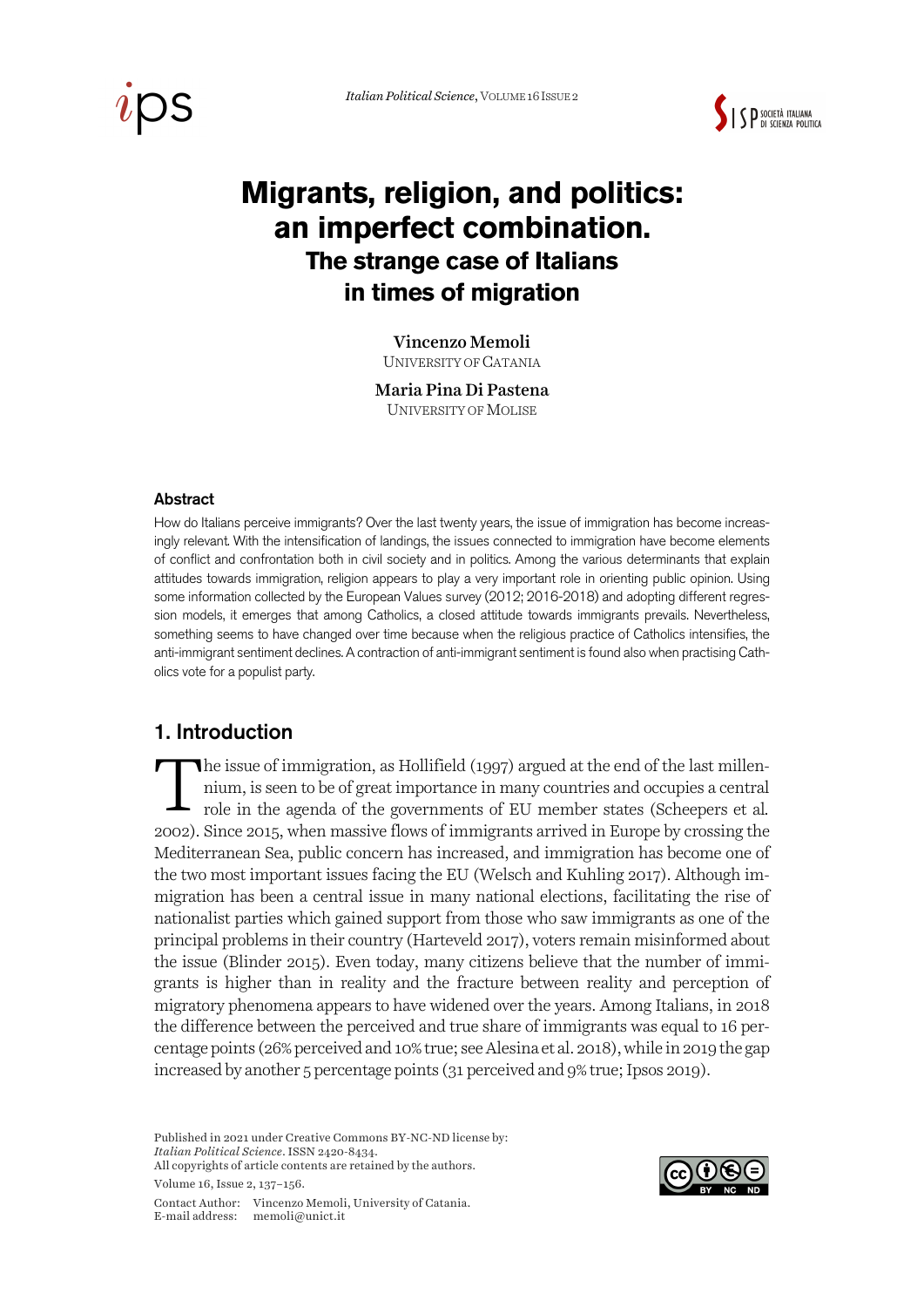The anti-immigrant attitude taking root among European countries is not new. More than a decade ago, Reed (2006) showed that Western democracies were becoming increasingly inhospitable and that voters were not convinced by government choices based on humanitarian principles. Since then, few governments have tried to attenuate popular prejudice against immigrants, while the political class has tended to be reluctant toward reception measures. This is evident in countries such as Denmark, Finland, Hungary, and Slovenia, which have restricted their immigration policies, as well as in some host countries, where immigrants are seen as a problem for national culture (Semyonov et al. 2008). Only countries with more inclusive integration policies, such as Sweden, have a lower perception of ethnic threat (see Callens and Meuleman 2017).

Religion is known to be a long-standing factor in politics and its impact on social and political processes has grown lately, especially where rigid migration policies have closed borders even to those fleeing conflicts (Hatton 2011). In the last two decades, when the influx of immigrants and the complex social and political consequences thereof have been affecting Europe's 'cultural, religious and humanist inheritance' (The Economist 2019), studies on the influence of religion have increased numerically.

Religions have many points in common, with charity, benevolence, and a long tradition of love for humanity shared by the Islamic (Rahaei 2012; Elmadmad 2008), Christian (Groody 2009), and Jewish (Schulman and Barkouki-Winter 2000) religions, and the defence of refugees and those seeking asylum is at the basis of the principles that characterise both Catholics and Lutherans (see Handlin 1951). In Europe, churches provide the social structure to support ethnic communities, promoting the structural assimilation of immigrants and their children, showing a broad competence in interreligious dialogue, and easing the religious and cultural tensions surrounding immigrants in Europe (see Permoser et al*.* 2010). However, the debate continues as to whether religion is a source of intolerance and exclusion (Brewer et al. 2010), a means to achieving peace and unity (Little 2007) or a two-sided Janus (Appleby 1999). How does religious belief affect anti-immigrant sentiment in Italy?

Immigration is not a stable phenomenon, and it changes over time. Studies examining the connection between religion and sentiment towards immigrants adopt different measures of religiosity and use them separately to test specific hypotheses. In this study, we investigate the attitudes of those who practise religion, because religious practice is something that could favour the capacity to address social problems and concerns (Fagan 2006), such as that of immigration. To this end, we use religious membership and aggregate different measures of religiosity (attendance at Mass, prayer, and grade of religiosity) in a single dimension. Although these religious measures are not exhaustive, the synthesis of religious involvement at the individual level and the religious community to which one belongs are factors that allow us to look more precisely at how religiosity, even in an age of secularisation, causes different attitudes towards immigrants among Italian citizens.

In recent years, the rhetoric of populist parties, especially in Italy, has made the relationship between the public and immigrants more fragile. An example is given by the Lega which, in the last national administrative elections, exploited religion and its contents (see Gnagni 2018; Re 2019), and tried to win over the Catholic electorate. In this work, distinguishing practising Catholics from non-practising Catholics, we will shed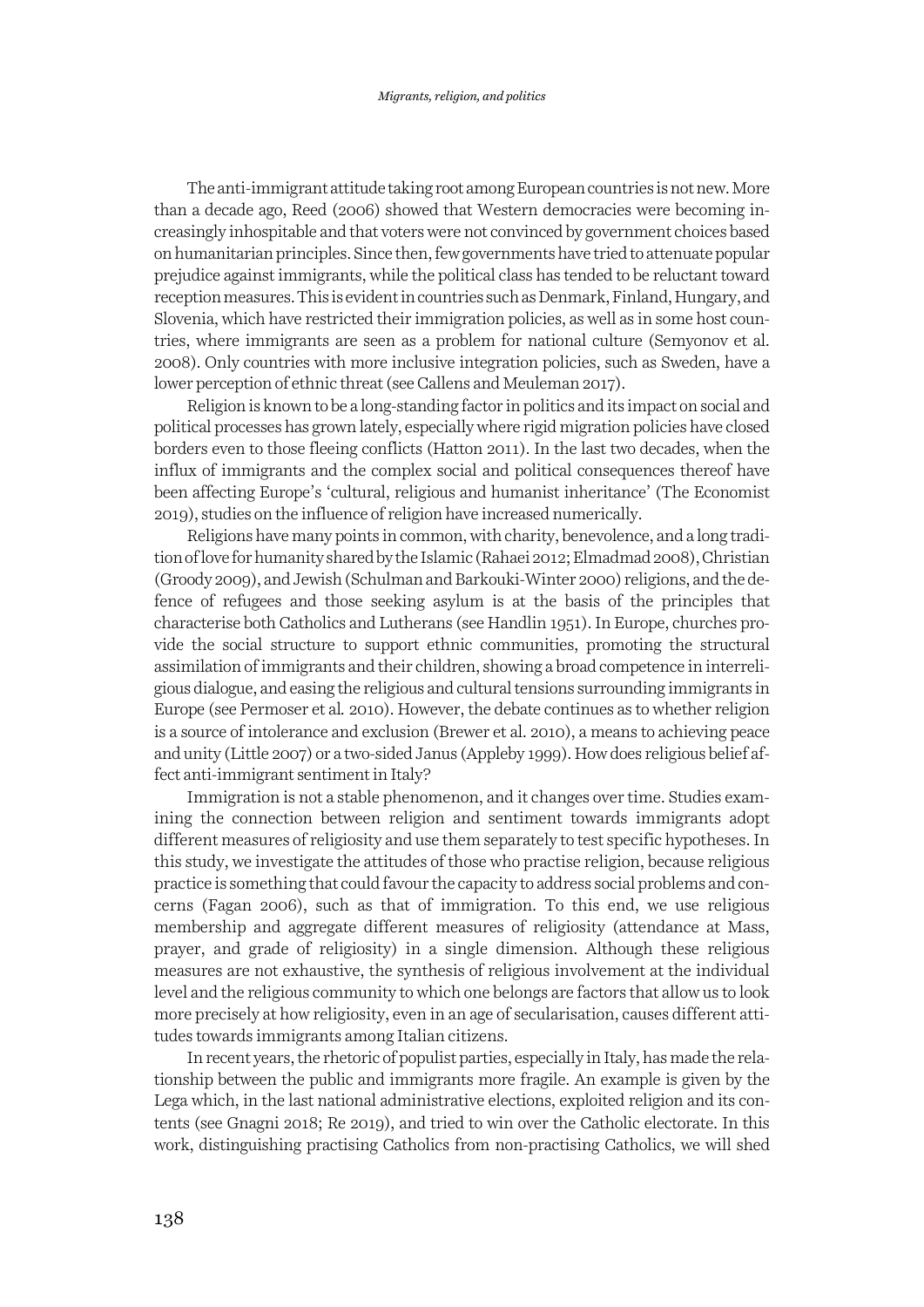light also on the effects that populist ideology, expressed through the vote, produces on the perception that Catholics have of immigrants.

The paper is organised as follows. The next two sections will highlight theoretical aspects relating to both the European immigration process and religion which define the hypotheses. Subsequently, in section three, we define the research methods adopted, the dependent and independent variables, and describe the phenomenon analysed. In the fourth section, we show the principal results and the final, fifth, section presents our conclusions.

# 2. Theory and Hypotheses

#### 2.1. Immigrants and Europe

Immigration has transformed Europe's southern borders into a death trap (Fargues 2015). In 2015, over one million people arrived in Europe by crossing the Mediterranean Sea, compared with 250,000 in 2014 and 60,000 in 2013. This increase appears clear in Italy especially with respect to asylum seekers. Specifically, as reported by Fiore and Ialongo (2018), in southern Europe between 2014 and 2017, the total number of migrants was 1,766,186, peaking at just over one million in 2015 alone. In Italy, in the same period, 624,747 migrants arrived. Although these arrivals made up only about 1% of the Italian population of 59 million, the perception of the threat of immigrants has increased in the country, also in terms of insecurity (see Steiner et al. 2013). Over time, the perception of insecurity has turned into distrust and lack of social cohesion because migrants are often forced to rely on the informal economy to cope with daily survival. It is no coincidence that where there have been more arrivals and more refugee assistance, the resident population has appeared more hostile and more inclined to support a restrictive, asylum-centred approach (Hangartner et al. 2019). In these contexts, immigrants are still seen as a burden, and represent a problem for the culture of the host country (Semyonov et al. 2008).

The predominant theoretical framework used by scholars to explain the relations between citizens and immigrants falls into the category of threat theories. According to the Intergroup Threat Theory (Stephan, Ybarra and Rios 2016), negative attitudes towards outlying groups are a defensive reaction to the threat of competition. In this perspective, perceived threats from outgroups can be categorized into *realistic threats* (referring to resources or wellbeing) and *symbolic threats* (values, culture). Although an individual's perception of the immigrant is shaped by the social context in which he or she lives, for some scholars whose explanations rely on economic motivations, the defensive attitudes on the part of the internal group are a reaction to a real threat related to immigration (Gorodzeisky and Semyonov 2009; Hainmueller and Hiscox 2010). As the number of immigrants (external group) increases, competition for scarce economic resources also increases, giving rise to concern in the internal group for their own interests (see Blalock 1967). Furthermore, competition and fears tend to increase when there are sudden changes (Newman and Velez 2014), such as the intensification of an economic or migration crisis. For other scholars, who instead adopt an explanatory identity key, concerns towards immigrants have a symbolic matrix. For them, the perception of immigrants is connected to cultural threats, that is to the norms, beliefs and values of the group which may be at risk (see Sides and Citrin 2007). Although the economic and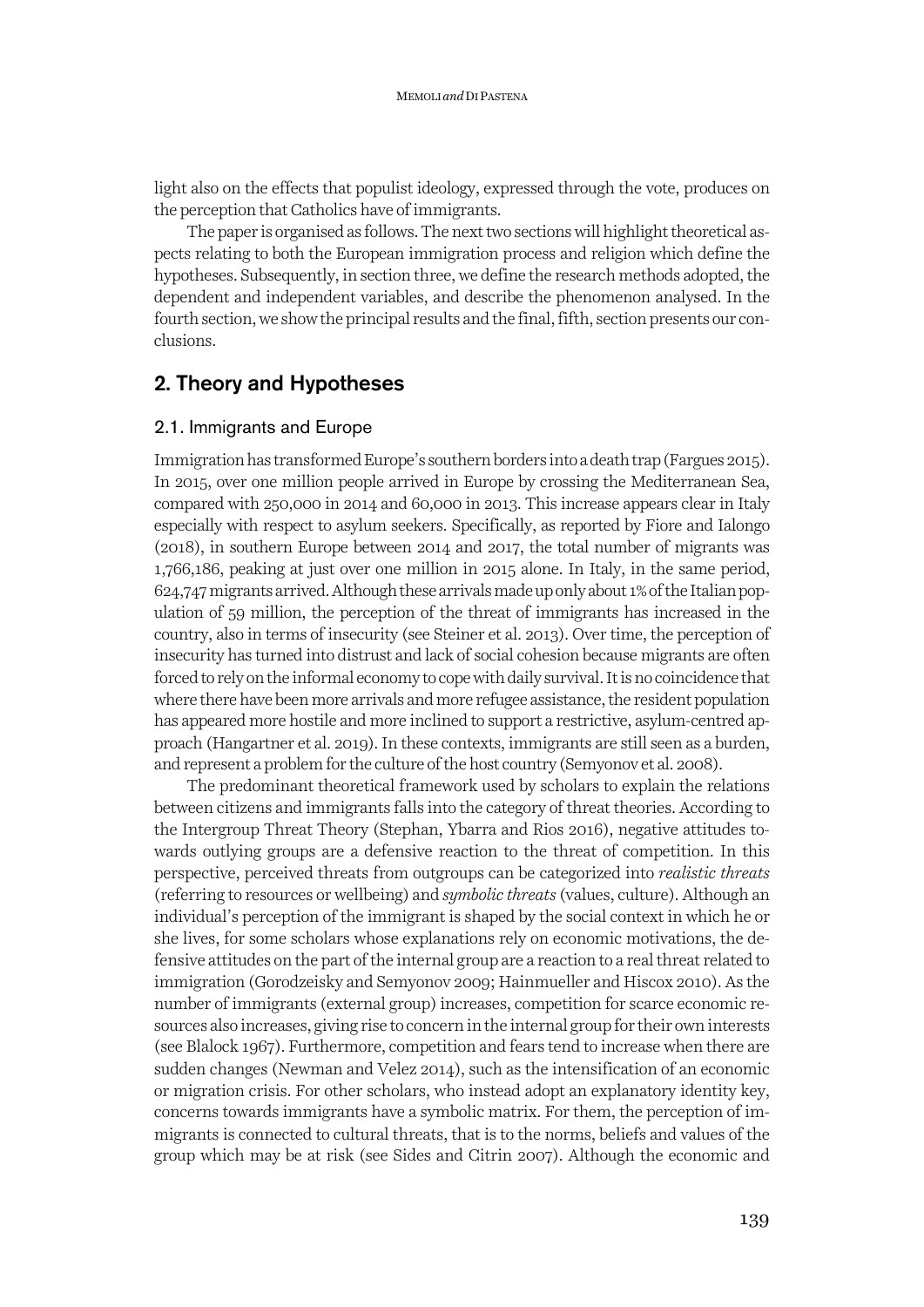cultural aspects of immigration are both correlated to attitudes towards immigrants (Ruedin 2020), studies that took into account both measures found that perceived cultural threats largely outperform measures of material and economic threat (Schmuck and Matthes 2017; Vallejo-Martin et al. 2021; Davidov and Meuleman 2012; Semyonov et al. 2004) and they dwarf the effects of economic threat measures (see Ha 2008; Sniderman et al. 2004; Sides and Citrin 2007).

Considering that in Italy almost 90% of the population claim to belong to the Catholic faith (Vezzoni and Biolcati 2015) and thatin Italy Catholicism is a specific religion and cultural expression of the core national heritage (Ferrari and Ferrari 2010), in this paper we adopt cultural threats as a measure of anti-immigration sentiment.

#### 2.2. Hypotheses

Religion can be defined as an institutionalised system-based set of beliefs and practices relating to the supernatural realm and personal belief. It is an important source of social identity (Ben-Nun Bloom et al. 2015) and social world (Saroglou 2013) as well as an instrument of aggregation of people in moral communities (Graham and Haidt 2010). However, this is not always the case, especially when we compare the behaviour of religious people of the Catholic faith with those belonging to other religions. Catholics, as well as Protestants, compared to those who profess other religions, tend to score higher in the different dimensions of nationalism and ethnic exclusion (Coenders and Scheepers 2003). At least in Italy, this attitude is also found to be valid towards foreigners of Catholic faith. Ambrosini and Bonizzoni (2021, 828), analysing the Christian migrant churches in Italy, claim that 'for Catholic immigrants, the establishment of new communities involves a negotiation with local Catholic hierarchies, a sometimes-complex process and not without resistance'. Although the Catholic Church in Italy has 'evolved as a religion of a predominantly solidaristic, tolerant and inclusive character' (Maraffi and Vignati 2019, 349), it does not always appear so benevolent even when the proponents are Catholic foreigners.

By shaping social and political attitudes, religion tends to delineate those who are part of the group, distinguishing them from others (Geertz 1993), thus feeding low levels of tolerance towards those outside the group (Grant and Brown 1995), a phenomenon that may enhance anti-immigration attitudes (Creighton and Jamal 2015). In past research, Christians appear more in favour of the ethnic exclusion of legal immigrants than non-believers and non-Christians (Scheepers et al. 2002) and are more likely to express concerns about immigration (Storm 2018). Seventy years ago, Adorno and colleagues (1950) in their study on the authoritarian personality, reflected on the idea that subjects with some religious affiliations are more prejudiced than those without affiliation. When analysing religious anti-Semitism in 28 countries, Tausch (2018), notes that together with some other religions, such as Hindu, Muslim and Buddhist, Catholicism seems to be characterized by anti-Semitic attitudes. While analysing the Catholic Church, Kertzer (2014) shows how it represented Jews as an existential threat in the eyes of European Catholics. This peculiarity is certainly not new and it is likely affected by a not-so-distant past when some Catholic circles were permeable to anti-Semitic and racial prejudices (Valbosquet 2018). Finally, considering that for Catholics migrants could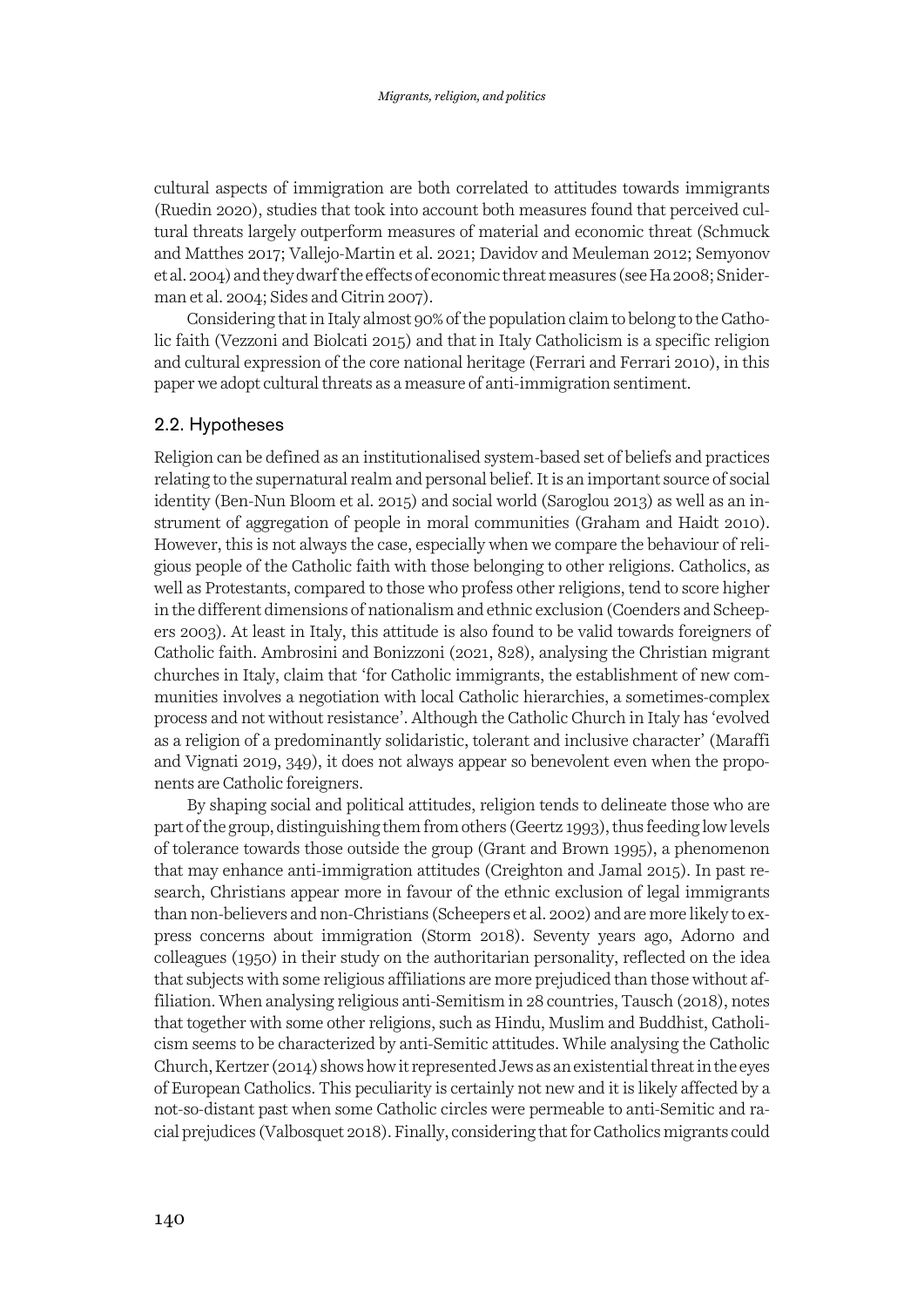represent a perfect target for their fears, we hypothesise that Catholics have a more negative attitude towards immigrants  $(H_1)$ .

Like religious membership, participation in religious activities is relevant in explaining anti-immigrant sentiments. Participation in religious services 'consists in elevating the importance of [some] values in the decision-making process of the members of the [congregation]' (Djupe and Calfano 2013, 644). It indirectly recalls the concept of 'moral communities' (Ruiter and De Graaf 2006), according to which a higher average attendance of religious services indicates greater exposure to religious culture and a greater probability of including religious people in one's social network.

However, being part of a congregation or a large religious network does not always imply a propensity to open up to others with confidence. When analysing the United Kingdom, Paterson  $(2018, 26-27)$  observes that "the messages of the elite to which those of high religiosity are exposed (in terms of ecclesial presences) could act as a bulwark against potential intolerances that induce the effects of the religious affiliation ('Membership')". In the same vein, Knoll (2009) suggests that taking part in religious activities increases empathy or induces universal values and, thus, leads to supporting immigration. Conversely, by analysing forty-four countries, Doebler (2014) found that religious practice and religious affiliation have less impact than citizens' predispositions against immigrants and Muslims, while McDaniel et al. (2011) found that attendance at religious services is negatively correlated with anti-immigrant attitudes on cultural grounds, but it has no effect in relation to economic motivations. At this point, given that the theoretical positions on the link between religious practice and attitude towards immigrants appear to be opposed, we generate the alternative hypothesis that practising believers show more positive attitudes towards immigrants  $(H_2)$ . Furthermore, considering that being religious is very different from being religious and actively participating in religious services, it is possible to hypothesize that among Catholics, the intensification of religious activism has a positive effect on their perception of immigrants  $(H_3)$ .

Closely connected to the relationship between religion and immigration is politics. In the past few decades, the increase in populist parties in numerous European countries has made the relationship between the public and immigrants increasingly fragile: relying on topics also linked to religion (Marzouki et al. 2016), they have further exacerbated the vision that the public has of immigrants. The Lega party in Italy does not seem to want to be outdone (see Ozzano 2021). Since its inception, the League has tried to capitalize on the lines of national identity based on traditions by combining them with migration and security issues. At the same time, it has identified the main enemy in the illegal Muslim immigrant who threatens Italy's ethnic-cultural and religious homogeneity and Europe's Christian character (see Martino and Papastathis 2016, 115). With the intensification of the landings on the Italian coast, the League has further shifted its rhetoric towards Catholic religious symbols. On several occasions, speeches have made references to the Virgin Mary, without hesitating to attack the positions of the Pope on the immigration theme (see Gnagni 2018; Re 2019). The use of religious symbols during the rallies of the League has not escaped the Church, which has lamented their exploitation for the sole purpose of enchanting voters, who are morally attracted to those symbols. Although the League has strong ties with the conservative wing of the Catholic world, it is possible to hypothesize that the League's populist rhetoric could affect the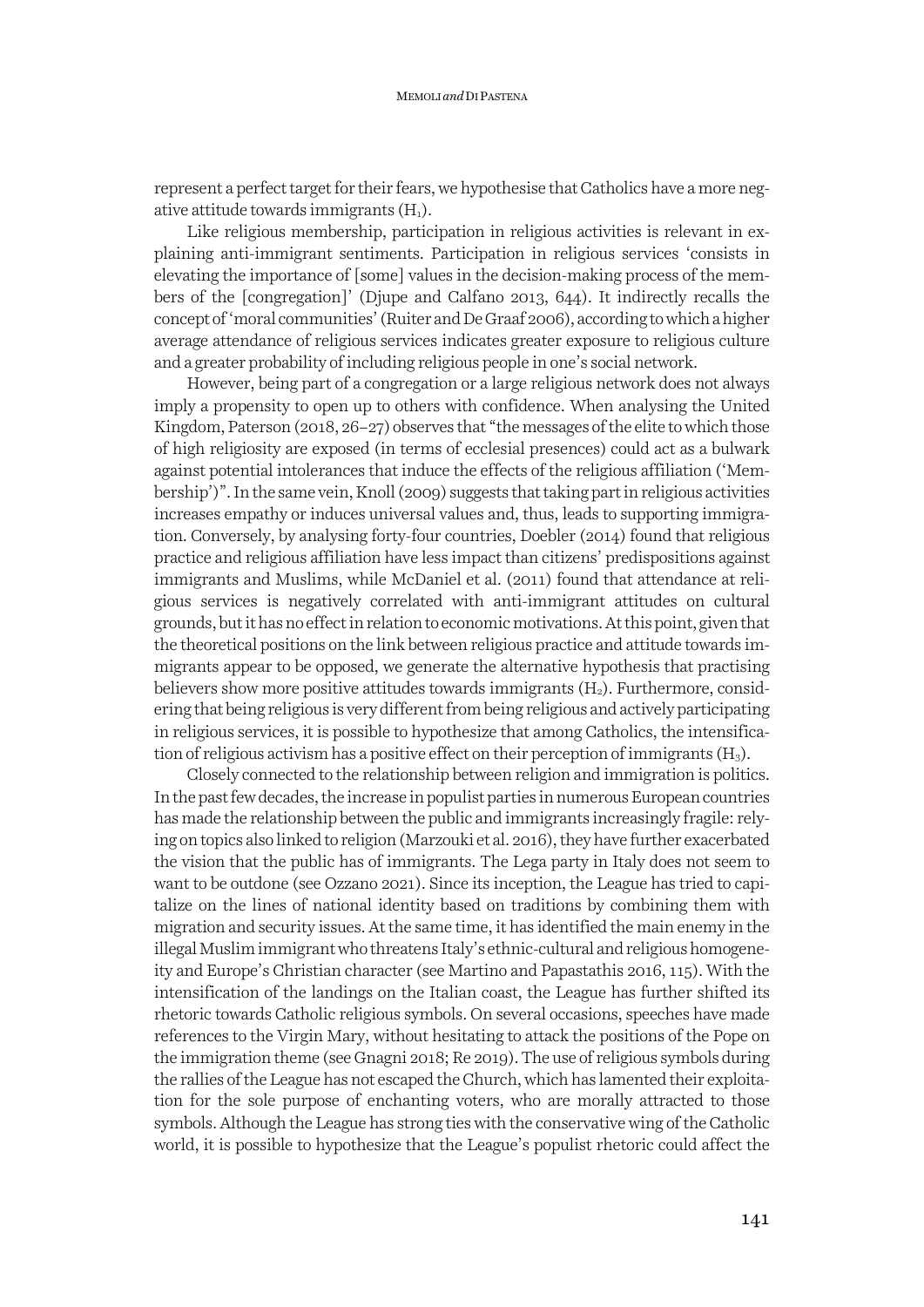anti-immigrant sentiment of non-practising Catholics who, sharing the programmatic contents of the League party and voting for it, could perceive immigrants negatively  $(H<sub>4a</sub>)$ . On the contrary, the anti-immigrant attitude should contract among those who, despite voting for Lega, are practising Catholics because they are probably affected by the principles of benevolence and love expressed by the Catholic Church  $(H_{4b})$ .

## 3. Methods, dependent and independent variables

The hypotheses discussed in the previous section have been tested through three European Social Survey datasets round 6 (2012), 8 (2016), and round 9 (2018).

The dependent variable is represented by the item in the survey that reads as follows 'And, using this card, would you say that [country]'s cultural life is generally undermined or enriched by people coming to live here from other countries?', with response options running from 'Cultural life undermined' (0) to 'Cultural life enriched' (10).<sup>1</sup>The main independent variables of our research are represented by four items. The first item refers to membership of a religious congregation,<sup>2</sup> while the second one is an additive index<sup>3</sup> – the frequency of attendance of religious services,<sup>4</sup> praying,<sup>5</sup> and the overall  $\beta$  grade of religiosity<sup>6</sup> – that synthetises religious practices and personal religiosity level (see Driezen, Verschraegen, Clycq 2020). These two variables allow us to test the first three hypotheses.

To test the last two hypotheses (H4a and H4b) we have created two new variables. The first one has been obtained by aggregating religious membership (only Catholics) with a religious activism index,<sup>7</sup> while the second one is represented by a dichotomous variable (0=other parties, 1=Lega) that synthesizes the vote expressed by the respondents to the last national administrative election.8

<sup>&</sup>lt;sup>1</sup> For interpretative convenience we have inverted the order of the modality so that (0) Cultural life enriched, (10) Cultural life undermined.

<sup>2</sup> The question runs as follows: Have you ever considered yourself as belonging to any particular religion or denomination? – Which one? We have recoded the variable as follow: (0) No one, (1) Protestants, Eastern Orthodox, Other Christian denomination, Jews, Islamic, Eastern religions, Other non-Christian religions, (2) Catholics. 'Do not know' answers have been coded as missing values.

<sup>3</sup> The index ranges from 0 (low level) to 14 (high level); its reliability, measured through Cronbach's alpha, is equal to 0,853.

<sup>4</sup> The question runs as follows: Apart from special occasions such as weddings and funerals, about how often do you attend religious services nowadays? For interpretative convenience we have inverted the order of the modality in the following way: (0) Never, (1) Less often, (2) Only on special holy days, (3) At least once a month (4) Once a week, (5) More than once a week, (6) Every day. 'Do not know' answers have been coded as missing values.

<sup>5</sup> The question runs as follows: Apart from when you are at religious services, how often, if at all, do you pray? For interpretative convenience we have inverted the order of the modality in the following way: (0) Never, (1) Less often, (2) Only on special holy days, (3) At least once a month (4) Once a week, (5) More than once a week, (6) Every day. 'Do not know' answers have been coded as missing values.

 $6$  The question runs as follows: Regardless of whether you belong to a particular religion, how religious would you say you are? The variable runs from (0) Not at all religious, (10) Very religious. 'Do not know' answers have been coded as missing values.

<sup>7</sup> The new variable (Catholic activism) runs as follows: (0) No religious, (1) No practising Catholic, and (2) Practising Catholic.

<sup>&</sup>lt;sup>8</sup> The question runs as follows: Which party did you vote for in that election (last country's national election)?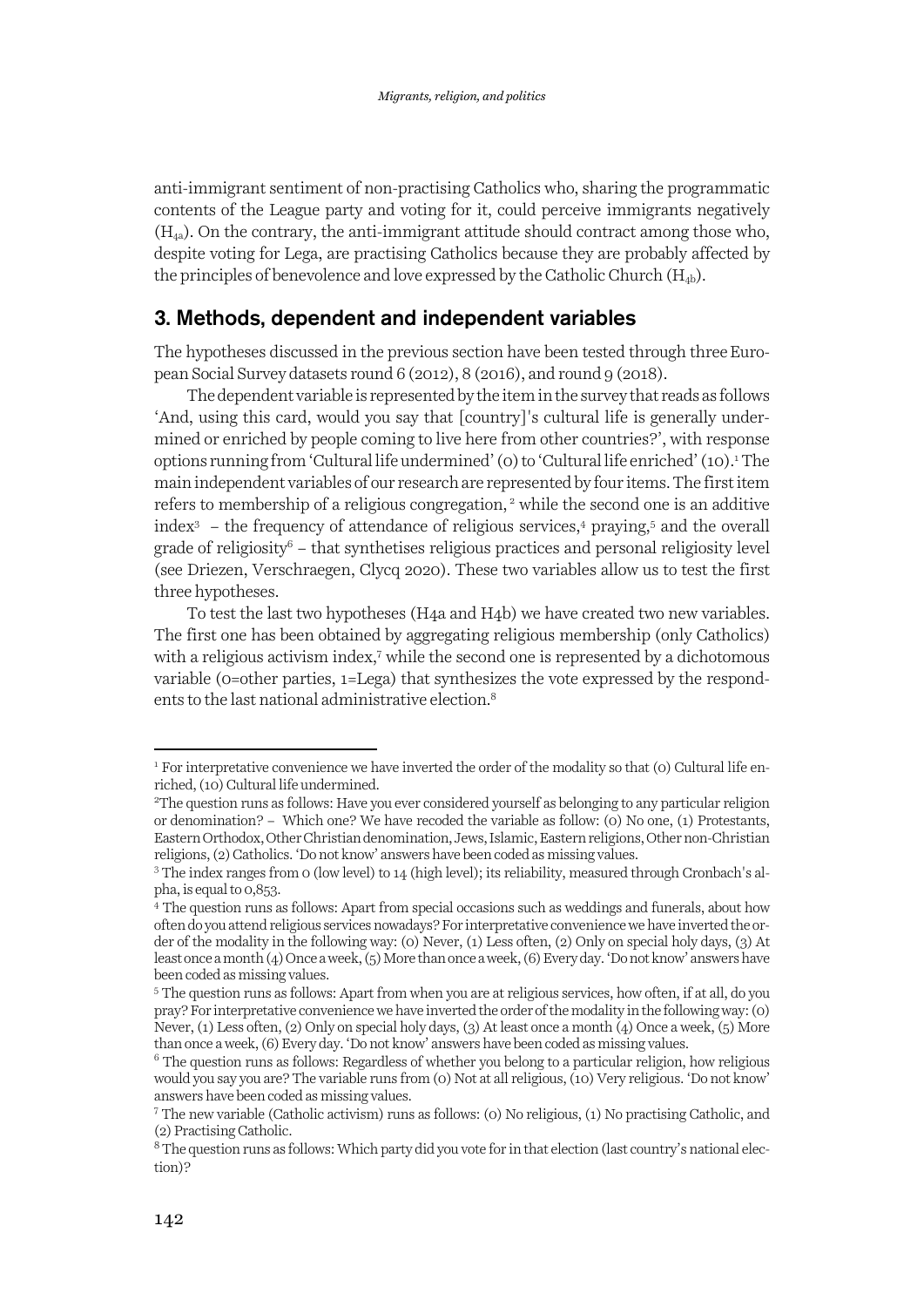The hypotheses reported above were tested, controlling their effects for a set of variables commonly used in the literature, including gender, age, education (see van Der Brug and Harteveld 2021), ideology,<sup>9</sup> insecurity,<sup>10</sup> social trust<sup>11</sup> (see Di Mauro and Memoli 2021), the area in which the respondent lives,<sup>12</sup> and time.<sup>13</sup> The analyses were carried out using linear regression models. In this respect, many studies have examined the relationship between anti-immigrant sentiments and some individual and structural factors. To explore the impact of these factors on anti-immigration sentiments we adopt rounds 6 (2012), 8 (2016) and 9 (2018) of the European Social Survey.

From 2012 to 2018, anti-immigrant attitudes expressed by Italians increased, with an inverted U trend. The highest peak is in 2016, when the landings on the Italian coasts were numerous, and overcrowding of the infrastructures of the national reception system was consistent. In 2018, the fears of the public towards immigrants decline, albeit to levels far higher than those of 2012. (Figure 1). Over time, anti-immigrant sentiment seems to have subsided among those who believe in other religions and participate inreligious activities. Among Catholics and the non-religious, anti-immigrant sentiment does not fade after the migration wave.





Source: own elaboration on European Social Survey (2012, 2016, 2018).

<sup>9</sup> The question runs as follows: In politics people sometimes talk of 'left' and 'right'. Using this card, where would you place yourself on this scale, where 0 means the left and 10 means the right? We have recoded the variable in the following way: (0) centre (values 4-6), (1) left(values 0-3), (2) right(7-10). 'Do not know' answers have been coded as missing values.

<sup>&</sup>lt;sup>10</sup>The question runs as follows: How safe do you – or would you – feel walking alone in this area after dark? Do – or would – you feel... The variable has been recoded as follow (0) very safe+safe, (1) unsafe+very unsafe. 'Do not know' answers have been coded as missing values.

<sup>&</sup>lt;sup>11</sup> The question runs as follows: using this card, generally speaking, would you say that most people can be trusted, or that you can't be too careful in dealing with people? Please tell me on a score of 0 to 10, where 0 means you can't be too careful and 10 means that most people can be trusted. The variable is coded as follow: (0) no trust, (10) trust. 'Do not know' answers have been coded as missing values.

 $12$  The question runs as follows: Which phrase on this card best describes the area where you live? We have recoded the variable in the following way: (0) a farm or home in countryside, (1) a country village, (2) a town or a small city, (3) the suburbs or outskirts of a big city, (4) a big city. 'Do not know' answers have been coded as missing values.

<sup>&</sup>lt;sup>13</sup> The descriptive statistics of the variables are reported in Appendix, Table A.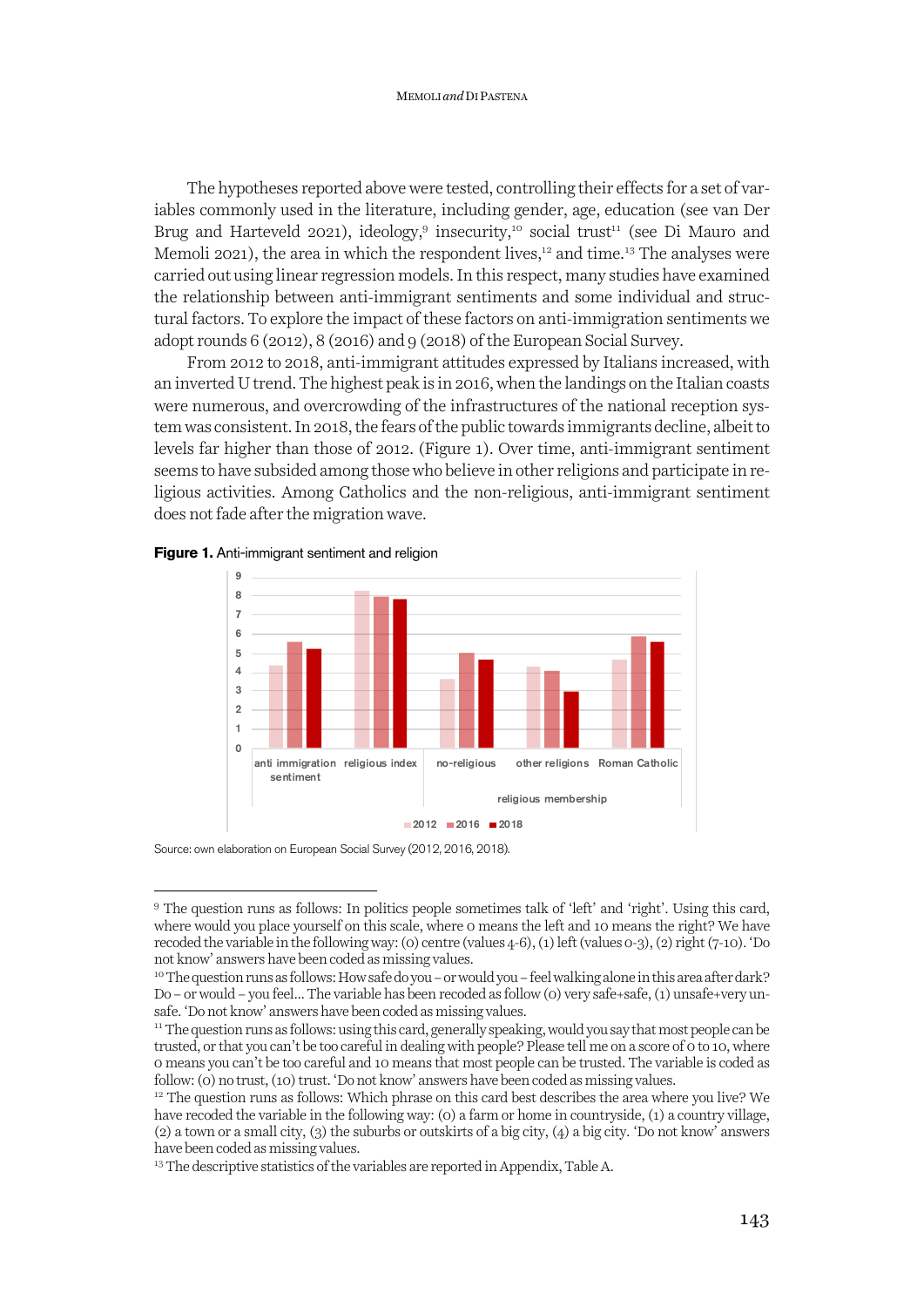The shock suffered by public opinion with the increase in landings (2016) seems to persist also in 2018. This trend characterizes both the non-religious and those belonging to the Roman Catholic faith, while those who profess other religions seem to perceive immigrants positively. The anti-immigration sentiment level is high among those who take part in religious activities. Nevertheless, the negative perception of immigrants expressed by this specific group towards foreigners remains high even when, in 2018, the landings on the coasts of the *Bel Paese* decline.

On connecting the anti-immigrant sentiment with some socio-demographic indicators, while we find, as stated in previous research (see Eger et al. 2021; Gorodzeisky and Semyonov 2018), clear distinctions between the age groups of the interviewees (Figure 2a), we do not find differences in terms of gender. The youngest (18-24 years) appear more likely to welcome immigrants than other age groups, probably because they have had the opportunity to know and accept the cultural traits of different models. On the contrary, the elderly  $(65+)$  tend to be less benevolent towards immigrants. The evaluation expressed by the elderly could be dictated by a sense of insecurity generated by the presence of immigrants.



**Figure 2a.** Anti-immigrant sentiment and socio demographic aspects

Source: own elaboration on European Social Survey (2012, 2016, 2018)

As was expected, ideology plays a decisive role in defining the anti-immigrant attitude of respondents. Among Italians, the attitude of the 'centrists' is less intense than those who place themselves on the right side of the scale. This trend appears to persist over time, even when arrivals on the Italian coasts have reduced in number. Even if the less educated appear more reluctant towards immigrants, it is among those with a medium-high qualification (advanced vocational) that anti-immigrant sentiment intensifies over time. This attitude could probably be dictated by uncertainties regarding the future, by the weaknesses of the labour market, which has never been particularly prosperous, and by the presence of immigrants. Finally, fears related to immigrants are also found among those who live in a 'farm or country house', where social relations are consolidated over time, and the arrival of foreigners can be perceived as a threat (Figure 2b). Comparing the rural area (farm or country house) with the urban area (a big city), negative attitudes towards immigrants decline in the latter. However, this result must be considered with caution, since immigration attitudes are also related to other aspects,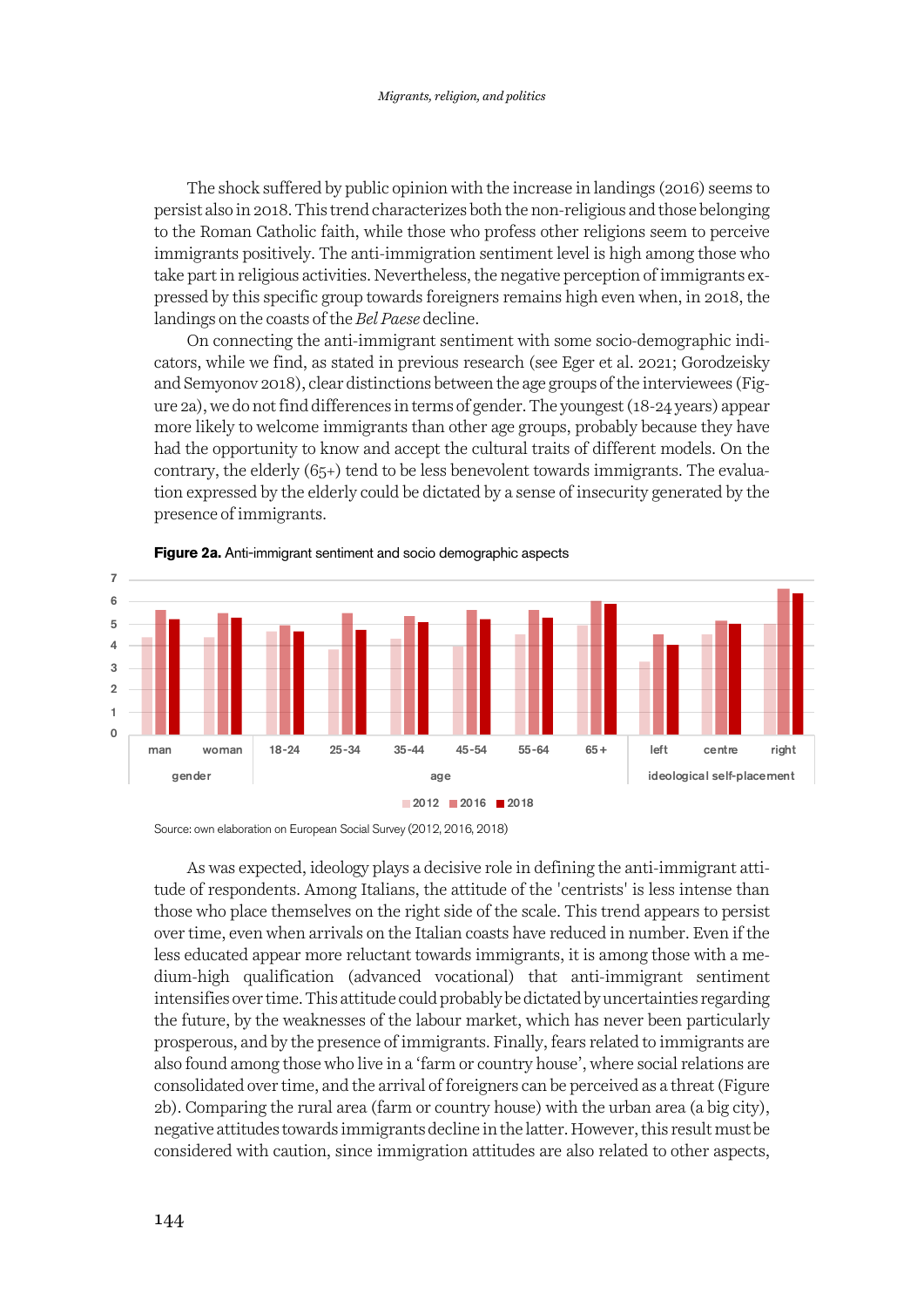such as the demographic characteristics of geographic areas (Maxwell 2019) and to the socio-cultural and socioeconomic changes that characterize these areas (Huijsmans et al. 2021), which are not considered in this article.



**Figure 2b.** Anti-immigrant sentiment and socio demographic aspects

Source: own elaboration on European Social Survey (2012, 2016, 2018).

## 4. Results and discussion

Following the hypotheses reported above, the effects of religion on anti-immigrant sentiments were estimated using the ESS waves of 2012, 2016 and 2018.

As hypothesized, not all those who are religious perceive immigrants positively. In 2012 (Table 1, model 1), Catholics express a negative perception of immigrants (beta = 0.085; H1 confirmed). This result is certainly not new. As known, cultural outgroups pose a symbolic cultural threat to dominant groups (Fetzer 2000). The negative attitude expressed by Catholics towards immigrants may have been conditioned, at least in part, by the migrations dictated by the 'Arab Spring', which in 2011 generated a short but intense shock within Italian society (see Labanca 2012).

Contrary to what we assumed, religious activism correlates positively with the dependent variable, and it is not statistically significant (H2 not confirmed), while those characterized by a sense of insecurity (beta = 0.124), and those on the right of the political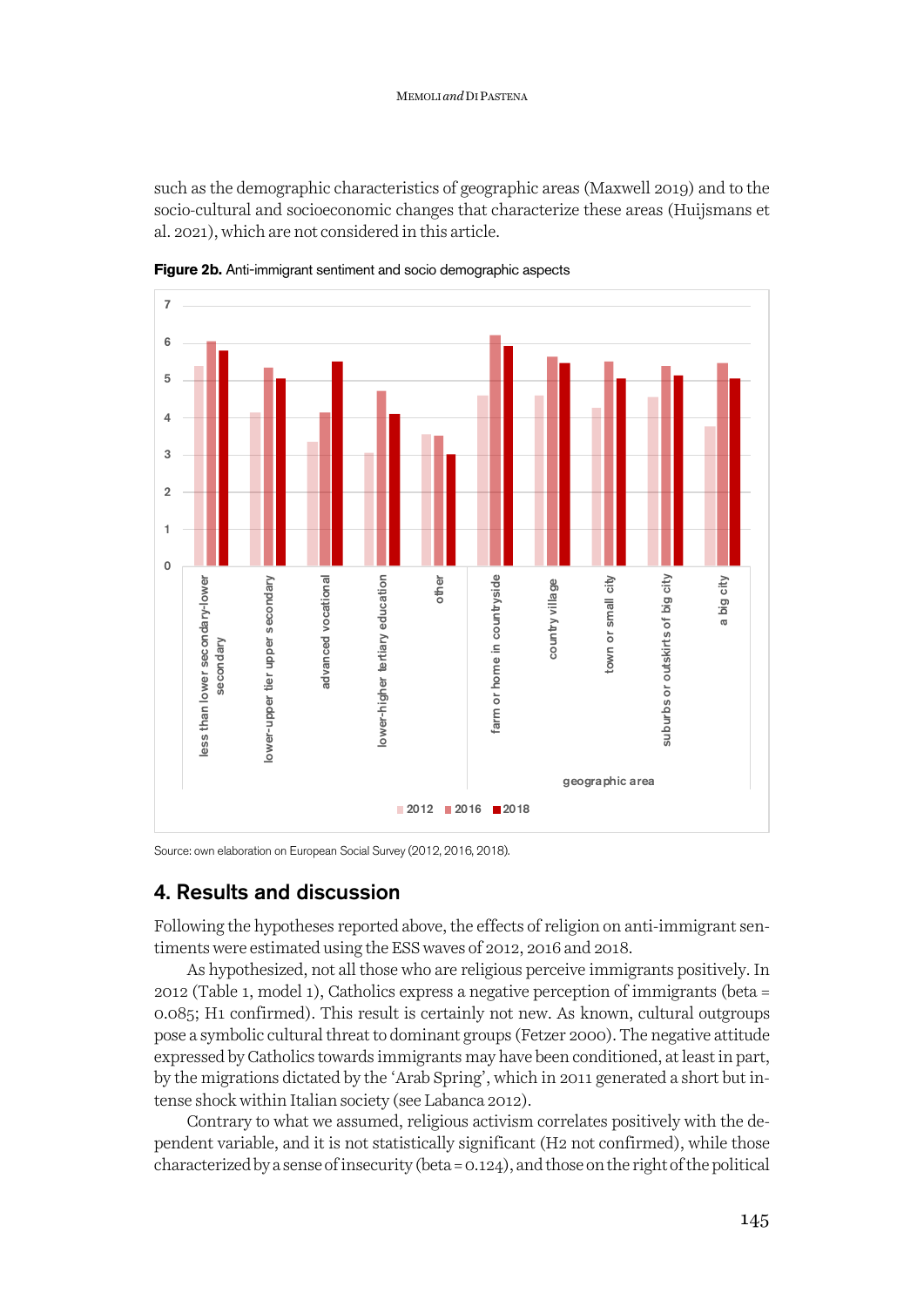space (beta = 0.078) have a negative perception of immigrants. Compared to men, women, who trust others more, are more trustful of immigrants. The same can be said about those who are between 45 and 54 years old.

In 2016 (model 2), the empirical results are very similar to those found previously. Catholics continue to perceive immigrants negatively, but with greater intensity than in 2012. The intensification of the phenomenon appears connected with the high numbers of landings on the coasts of the Bel Paese, which have probably strengthened a negative perception of immigrants among the public. Young people appear to perceive immigrants negatively (beta = 0.073) to a lesser extent than those on the right of the political space (beta =  $0.194$ ) and those who perceive a sense of general insecurity (beta =  $0.113$ ). Women appear more sensitive to immigrants in the same way as those who express trust in others in general.

If 2016 is recorded as the year of the peak of landings on the Italian coast and of a net overcrowding of the national reception system infrastructures, in 2018 the immigration numbers changed (see Ministry of the Interior and UNHCR), but not public perception. In 2017, with the 'Minniti Decrees' and the Italy-Libya memorandum, between the then Prime Minister Paolo Gentiloni and the Libyan leader Fayez al Serraj, migratory flows to Italy were reduced by a third compared to the previous year. In 2018, even if the migration trend towards the coasts of Southern Italy tended to thin further (-80% compared to 2017), Catholics did not seem to notice a change: their perception of immigrants remained negative (model 3). On the contrary, members of other religions are more sensitive to foreigners (beta = -0.097). The role played by social trust was confirmed, but among Italians the overall negative perception of immigrants remained unchanged. The anti-immigrant sentiment, which cuts across different age groups and different levels of education, mainly characterizes the elderly (55+; beta = 0.120) - and the less educated (lower secondary school children; professional upper secondary school). A similar trend is found among those who place themselves on the right side of the political space and live in a town or small city.

In general, looking at the entire 2012-2018 period (model 4), the differences between Catholics and non-Catholics emerge more clearly and highlight the differences inherent in each religious confession. As previously anticipated, taking part in religious activities appears as a two-faced Janus since it can be beneficial (see Knoll 2009) or deleterious (Doebler 2014) for the relationships that exist between 'us' and 'them'. Religious activism, although not statistically significant, appears to nourish the negative perception of immigrants. When the level of Catholic religious activities increases, their negative perception of immigrants contracts, while the opposite is found when instead we look at those who belong to other religions (Figure 3). Nevertheless, the negative attitudes of Catholics towards immigrants appear to hold (H3 confirmed). An opposite scenario is found among those who profess other religions, who appear more open towards immigrants. However, with the intensification of religious activism, their attitude tends to contract in terms of intensity.

Part of the results relating to Catholics are in line with the study conducted by Landini and colleagues (2021, 401) which, analysing only 2018 and 2019 through diversified data sources, argue that 'irregular and non-practicing Catholics exhibit the most negative attitudes toward immigration. In contrast, non-religious people – namely those who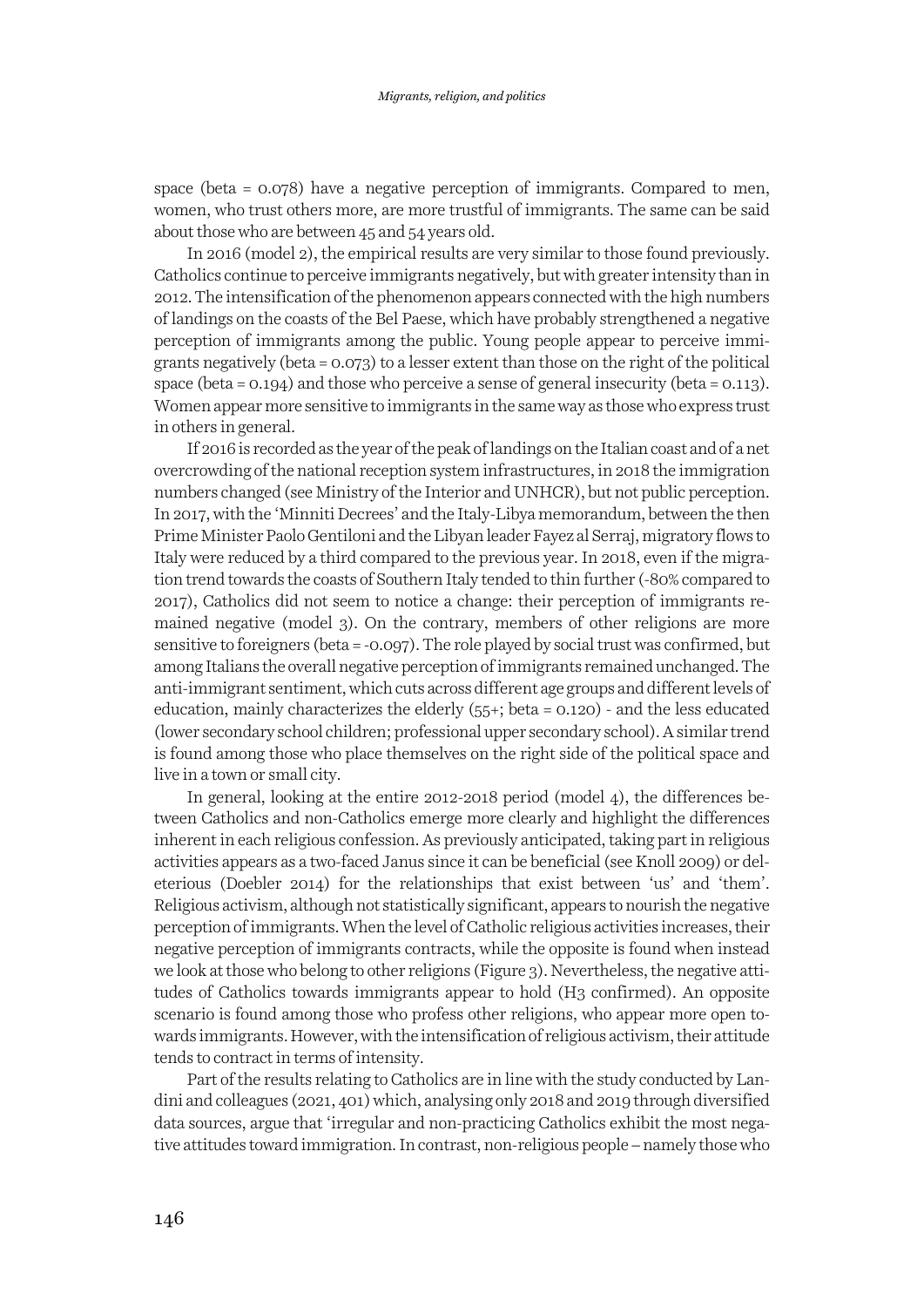neither attend religious services nor describe themselves as Catholics - show the most positive attitudes toward immigration'. Despite some differences from the work realised by Landini et al  $(2021)^{14}$  our results confirm how religious membership and religious activism are two key dimensions for understanding the anti-immigrant attitude in Italy, both for Catholics and for those who belong to other religions.

|                                               | Model 1 (2016) |              | Model 2 (2016) |              | Model 3 (2018) |              | Model 4 (2012-2018) |           |
|-----------------------------------------------|----------------|--------------|----------------|--------------|----------------|--------------|---------------------|-----------|
|                                               | <b>Beta</b>    | Std.<br>Err. | <b>Beta</b>    | Std.<br>Err. | <b>Beta</b>    | Std.<br>Err. | Beta                | Std. Err. |
| Religious membership (no religion)            |                |              |                |              |                |              |                     |           |
| Other religions                               | 0.050          | 0.545        | $-0.000$       | 0.396        | $-0.097***$    | 0.355        | $-0.117**$          | 0.719     |
| Roman Catholic                                | $0.085*$       | 0.304        | $0.114***$     | 0.183        | $0.059**$      | 0.162        | $0.136***$          | 0.185     |
| <b>Religious index</b>                        | 0.012          | 0.034        | $-0.038$       | 0.022        | $-0.038$       | 0.018        | 0.003               | 0.022     |
| Religious membership (no religious)           |                |              |                |              |                |              |                     |           |
| Other religions* Religious in-<br>dex         |                |              |                |              |                |              | $0.083*$            | 0.069     |
| Roman Catholic* Religious in-<br>dex          |                |              |                |              |                |              | $-0.079*$           | 0.027     |
| <b>Social Trust</b>                           | $-0.301***$    | 0.041        | $-0.246***$    | 0.029        | $-0.218***$    | 0.025        | $-0.242***$         | 0.017     |
| <b>Insecurity perception</b>                  | $0.124***$     | 0.222        | 0.114          | 0.147        | $0.055**$      | 0.128        | $0.087***$          | 0.088     |
| Sex (male)                                    | $-0.102***$    | 0.193        | $-0.052**$     | 0.136        | $-0.003$       | 0.114        | $-0.039***$         | 0.080     |
| Age (18-24)                                   |                |              |                |              |                |              |                     |           |
| 25-34                                         | $-0.072$       | 0.370        | $0.073**$      | 0.275        | $0.085***$     | 0.247        | $0.049**$           | 0.164     |
| 35-44                                         | $-0.063$       | 0.350        | 0.056          | 0.271        | $0.089***$     | 0.233        | $0.047**$           | 0.158     |
| 45-54                                         | $-0.101**$     | 0.342        | 0.057          | 0.259        | $0.087***$     | 0.223        | $0.038*$            | 0.152     |
| 55-64                                         | $-0.053$       | 0.360        | 0.013          | 0.271        | $0.060*$       | 0.224        | 0.020               | 0.156     |
| $65+$                                         | 0.061          | 0.353        | 0.021          | 0.271        | $0.120***$     | 0.217        | $0.046*$            | 0.154     |
| Education (other)                             |                |              |                |              |                |              |                     |           |
| less than lower secondary-<br>lower secondary | $-0.116$       | 1.448        | 0.358          | 2.547        | $0.354*$       | 1.071        | 0.231               | 0.822     |
| lower-upper tier upper second-<br>ary         | $-0.242$       | 1.438        | 0.276          | 2.549        | 0.268          | 1.072        | 0.142               | 0.822     |
| advanced vocational                           | $-0.119$       | 1.527        | 0.013          | 2.614        | $0.135*$       | 1.104        | 0.042               | 0.851     |
| lower-higher tertiary education               | $-0.266$       | 1.440        | 0.147          | 2.553        | 0.047          | 1.077        | 0.008               | 0.825     |
| Left-right scale placement (centre)           |                |              |                |              |                |              |                     |           |
| left                                          | $-0.123***$    | 0.224        | $-0.077***$    | 0.163        | $-0.143***$    | 0.143        | $-0.112***$         | 0.097     |
| right                                         | $0.078**$      | 0.236        | $0.194***$     | 0.156        | $0.173***$     | 0.131        | $0.166***$          | 0.092     |
| Geographic area (Farm or home in countryside) |                |              |                |              |                |              |                     |           |
| Country village                               | 0.004          | 0.457        | $-0.028$       | 0.353        | $-0.069$       | 0.308        | $-0.040$            | 0.207     |
| Town or small city                            | $-0.012$       | 0.472        | $-0.015$       | 0.356        | $-0.101*$      | 0.311        | $-0.046$            | 0.210     |
| Suburbs or outskirts of big city              | $-0.011$       | 0.618        | $-0.021$       | 0.430        | $-0.052$       | 0.368        | $-0.031$            | 0.254     |
| A big city                                    | $-0.077$       | 0.526        | $-0.046$       | 0.393        | $-0.064$       | 0.336        | $-0.060**$          | 0.229     |

#### **Table 1.** Religion and religiosity

<sup>14</sup> In this study, both dependent and independent variables are different and differently operationalized fromthose used in our work.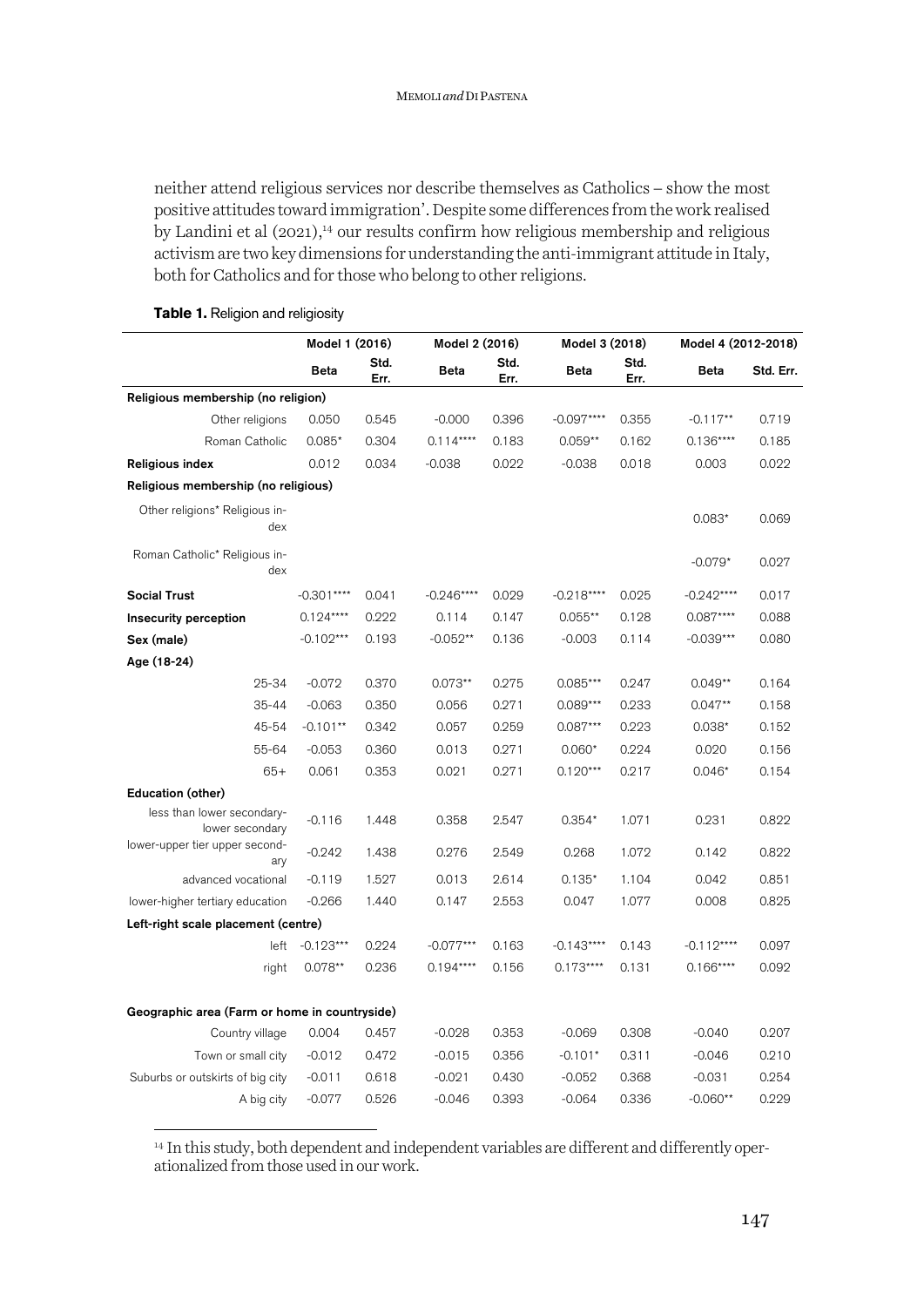| 2018       |       |        |       |           |       | $0.163***$ | 0.112 |
|------------|-------|--------|-------|-----------|-------|------------|-------|
| 2019       |       |        |       |           |       | $0.137***$ | 0.110 |
| $7.467***$ | 1.595 | 4.458* | 2.593 | 4.700**** | 1.112 | $0.453***$ | 0.864 |
| 0.256      |       | 0.204  |       | 0.233     |       | 0.231      |       |
| 0.234      |       | 0.193  |       | 0.224     |       | 0.226      |       |
| 0.000      |       | 0.000  |       | 0.000     |       | 0.000      |       |
| 716        |       | 1,530  |       | 1,842     |       | 4,088      |       |
|            |       |        |       |           |       |            |       |

 $T: m = (0.010)$ 

Note: \*p<0.10, \*\*p<0.05, \*\*\*p<0.01, \*\*\*\*p<0.001.

Source: own elaboration on European Social Survey (2012-2018).

Ferry 2018). The sostial source of the Catholic sources of the Catholic sources of the Catholic materials of the Catholic Motor Source world, and their vote carpes of or the League in the last administrative elections of 0 1 2 3 4 5 6 7 8 9 10 11 12 13 14 Religious index Other religion - **Comman Catholic** 

**Figure 3.** The marginal effects on the anti-immigration sentiments of religious membership as Religious Index change 90% cIs

Source: own elaboration on European Social Survey (2012-2018).

In Table 2, we analyse the relationship between practicing Catholics / non-practicing Catholics and their vote expressed for the League in the last administrative elections of 2018. As expected, the non-practising Catholics who voted for the League appear to perceive immigrants negatively. Even if the sign of the relationship is as expected, the effect is statistically insignificant (H4a partially confirmed). As for practising Catholics, we found that although they voted for the League, they still tend to look at immigrants with greater benevolence and love, as probably taught by the Catholic Church (beta=0.160; H4b confirmed).

In the last national administrative elections, Salvini tried to consolidate his electoral consensus by leveraging the Catholic electorate. However, the result was not particularly relevant, as evidenced by the electoral results obtained by his party (see Ip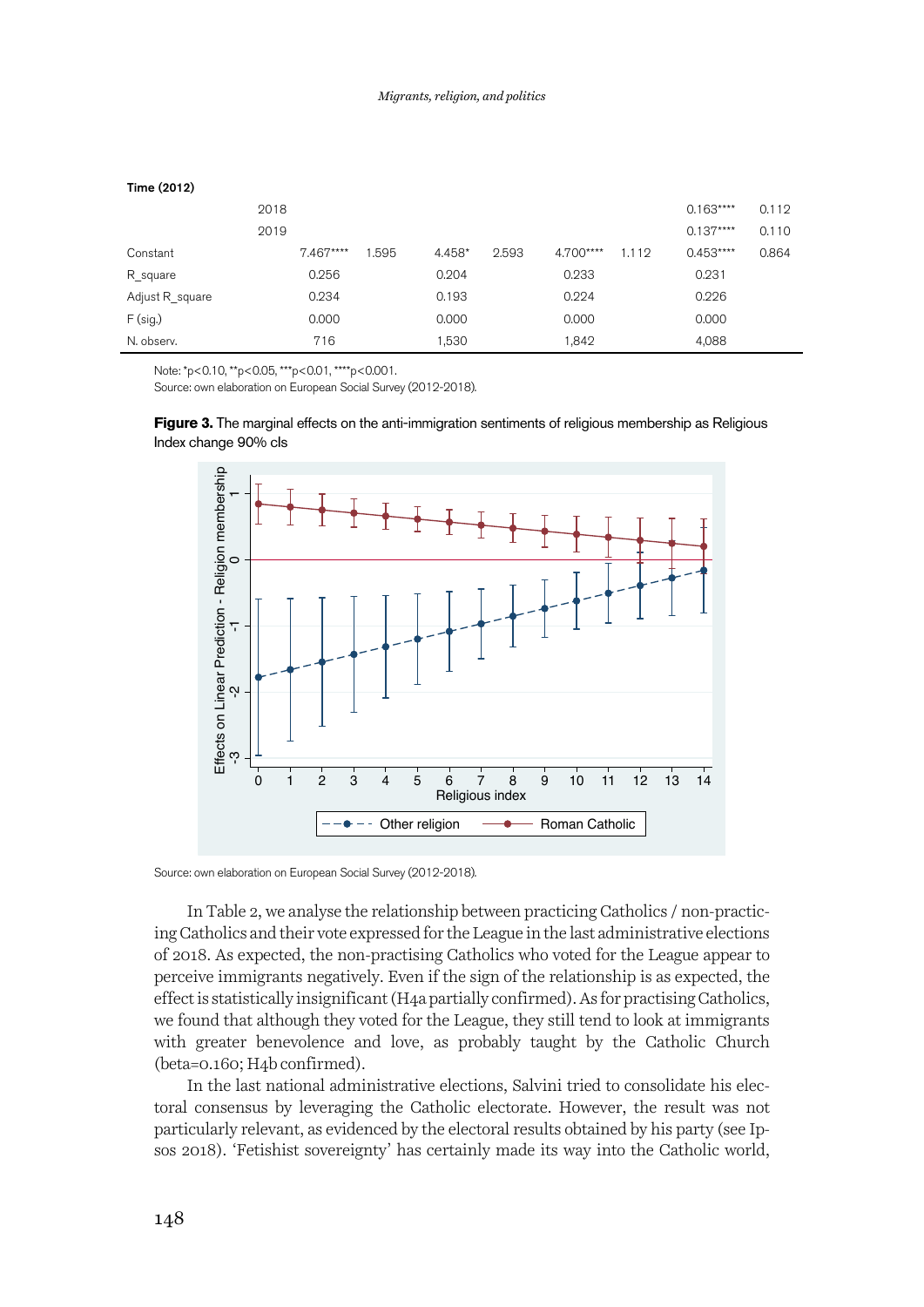gathering the vote of those who weekly participate in religious services (15.7%; see Ipsos 2018). Nevertheless, it does not seem to have affected their Catholic principles, as they continue to express strong sentiments of benevolence and solidarity towards immigrants (Fig. 4). By checking the empirical results through a series of indicators, we find that less-educated individuals (less than lower secondary/lower secondary; advanced vocational) reveal an undoubted closure towards immigrants. A more positive perception towards immigrants, on the other hand, is found among those who tend to trust others (beta =  $-0.263$ ).

| Table 2. Religion and politics |  |
|--------------------------------|--|
|--------------------------------|--|

|                                               | Beta        | Std. Err. |
|-----------------------------------------------|-------------|-----------|
| Catholic activism (non religious)             |             |           |
| non-practising Catholics                      | $-0.000$    | 0.742     |
| practising Catholics                          | $0.062**$   | 0.189     |
| Vote for League (no)                          | $0.370***$  | 0.403     |
| Catholic membership activism *Vote for League |             |           |
| non-practising Catholics * vote               | 0.036       | 1.892     |
| practising Catholics * vote                   | $-0.160**$  | 0.446     |
| <b>Social Trust</b>                           | $-0.263***$ | 0.031     |
| Insecurity perception                         | 0.038       | 0.164     |
| Sex (male)                                    | $-0.019$    | 0.141     |
| Age (18-24)                                   |             |           |
| 25-34                                         | $-0.005$    | 0.327     |
| $35 - 44$                                     | 0.003       | 0.318     |
| 45-54                                         | $-0.001$    | 0.308     |
| 55-64                                         | $-0.051$    | 0.307     |
| $65+$                                         | $-0.039$    | 0.302     |
| Education (other)                             |             |           |
| less than lower secondary/lower secondary     | 0.530       | 1.720     |
| lower-upper tier upper secondary              | 0.466       | 1.718     |
| advanced vocational                           | 0.260       | 1.742     |
| lower-higher tertiary education               | 0.223       | 1.722     |
| Geographic area (Farm or home in countryside) |             |           |
| Country village                               | $-0.024$    | 0.353     |
| Town or small city                            | $-0.063$    | 0.356     |
| Suburbs or outskirts of big city              | $-0.003$    | 0.430     |
| A big city                                    | 0.014       | 0.393     |
| Constant                                      | 3.988       | 1.746     |
| R square                                      | 0.213       |           |
| Adjust R_square                               | 0.199       |           |
| $F$ (sig.)                                    | 0.000       |           |
| N. observ.                                    | 1,216       |           |

Note: \*p<0.10, \*\*p<0.05, \*\*\*p<0.01, \*\*\*\*p<0.001 Source: own elaboration on European Social Survey (2018).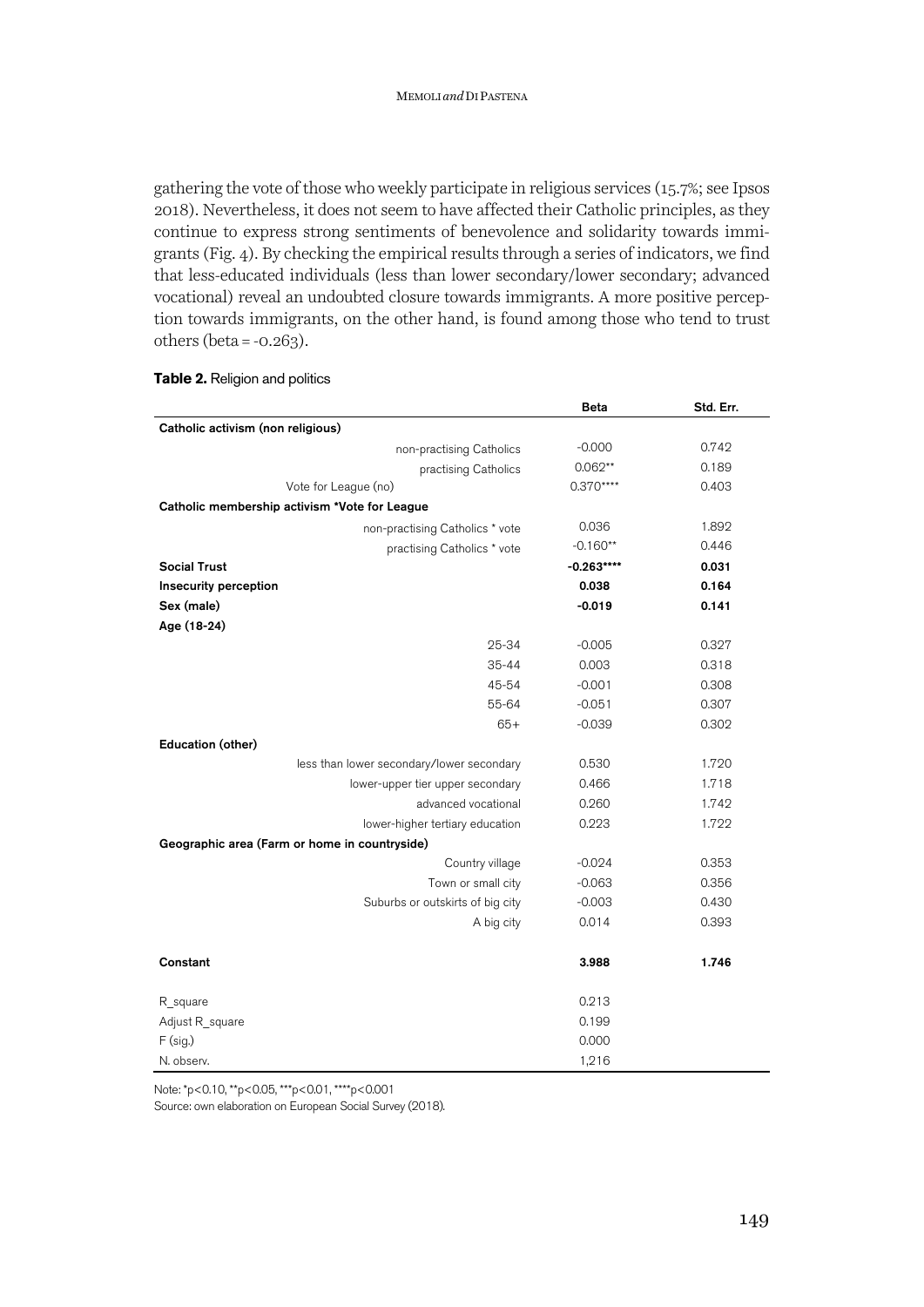

**Figure 4.** The marginal effects on the anti-immigration sentiments of religious membership as vote change 90%

Source: own elaboration on European Social Survey (2018).

## 5. Conclusions

Since the early years of the new millennium, Italy has experienced a high level of immigration. With a fluctuating trend, landings on the coast of Southern Italy have intensified over time. This increase in foreigners in the last twenty years has exacerbated the attitude of Italians (see Molteni 2020) who, overestimating the actual numbers involved, often see immigrants as a problem.

Religion exerts distinct and even contrasting effects on immigration attitudes in Italy, playing a determining role in the cultural separation between 'we' and 'them'. It shapes social and political attitudes, exacerbating the differences between those who are part of the majority group and those who are not.

Catholics tend to have a negative perception of immigrants and perceive them as a problem for their culture in general. This attitude is also found among Italian Catholics. One explanation could lie in the various migratory waves that have begun to worry the public since the early years of the last two decades. On the contrary, a positive attitude towards foreigners is found among those who profess another religion.

Participation in religious activities (Mass and prayer) and recognising oneself in Catholicism also appear relevant in explaining anti-immigrant sentiment, especially when connected to religious membership. According to Wuthnow (2002), religious activism tends to generate and feed bridging social capital, through which it is possible, as Putnam (2000) has pointed out, to generate wider reciprocity. We find a similar trend among Italians: as religious activism increases, Catholics appear more inclined to express a positive opinion towards immigrants. Nevertheless, their perception of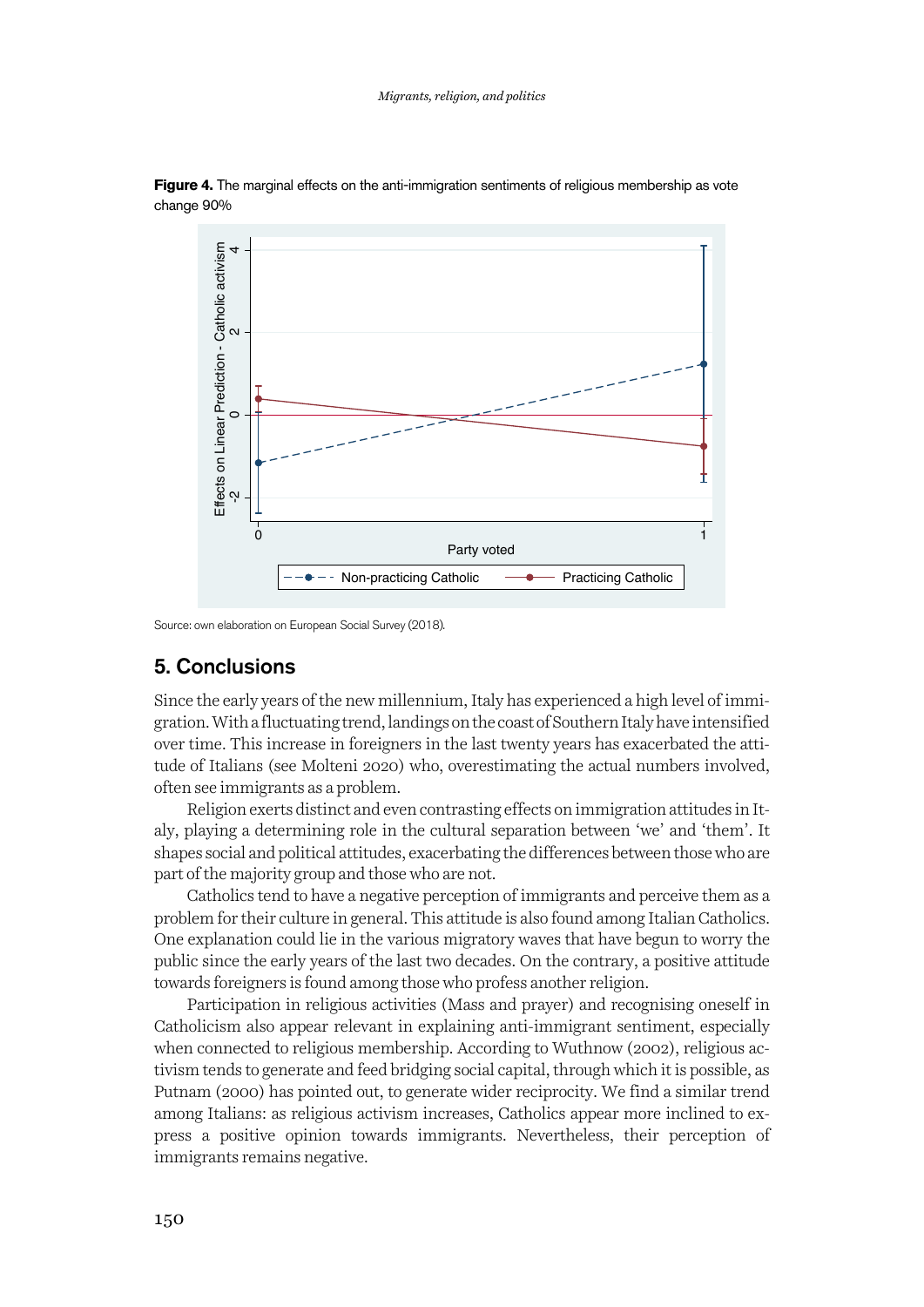In the last twenty years, an increase in support for populist parties in Italy has made the Italian case very important (see Vercesi 2021), as confirmed by the results of the last administrative (2018) and European (2019) elections. The cultural populism that distinguishes the League (see Caiani and Carvalho 2021) has influenced Catholic voters but does not seem to have been particularly incisive for a portion of them. Non-practising Catholics who voted for the Lega in the last national administrative elections appear characterized by a negative perception of immigrants. Practising Catholics, on the contrary, appear more inclined to accept immigrants. It would have been interesting to consider how the Church and the Catholic elite have contributed to the formation of the attitudes of the faithful towards immigrants and the consequent choice of vote. The data in our possession are limited and do not allow this level of detail. Future research could shed light on larger temporal dynamics, taking into account these factors and expanding the number of cases.

# Acknowledgements

The authors wish to thank the journal editors, the anonymous reviewers and Fabio Franchino for their valuable comments.

# Funding

This research has been conducted with the contribution of the University of Catania 'Piano della Ricerca 2016/2018' and 'PIAno di inCEntivi per la RIcerca di Ateneo 2020/2022'.

# References

- Adorno, T.W., Frenkel-Brunswik, E., Levinson, D. J., & Sanford, R. N. (1950). *The authoritarian personality*. New York: Harper and Row.
- Alesina, A., Miano, A., & Stantcheva, S. (2018). Immigration and redistribution. *National Bureau of Economic Research WP*, 24733. Available at: https://www.nber.org/papers/w24733.pdf.
- Ambrosini, M., Bonizzoni, P., & Molli, S. D. (2021). How religion shapes immigrants' integration: The case of Christian migrant churches in Italy.*Current Sociology*, 69(6), 823-842.
- Appleby, R. S. (1999). *The Ambivalence of the Sacred: Religion Violence and Reconciliation*. Maryland: Rowman & Littlefield Publications Inc.
- Ben-Nun Bloom, P., Arikan, G., & Courtemanche, M. (2015). Religious Social Identity, Religious Belief, and Anti-Immigration Sentiment. *American Political Science Review*, 109(2), 203-221.
- Blalock, H. M. (Jr.) (1967). *Toward a theory of minority-group relations*. New York, NY: John Wiley and Sons.
- Blinder, S. (2015). Imagined immigration: The impact of different meanings of 'immigrants' in public opinion and policy debates in Britain.*Political Studies*, 63(1), 80-100.
- Brewer, J., Tenney, F., & Higgins, G. (2010). Religion and Peacemaking: A Conceptualization. *Sociology,* 44(6), 1009-1017.
- Caiani, M., & Carvalho, T.(2021)The use of religion by populist parties: the case of Italy and its broader implications,*Religion, State and Society*, 49(3), 211-230.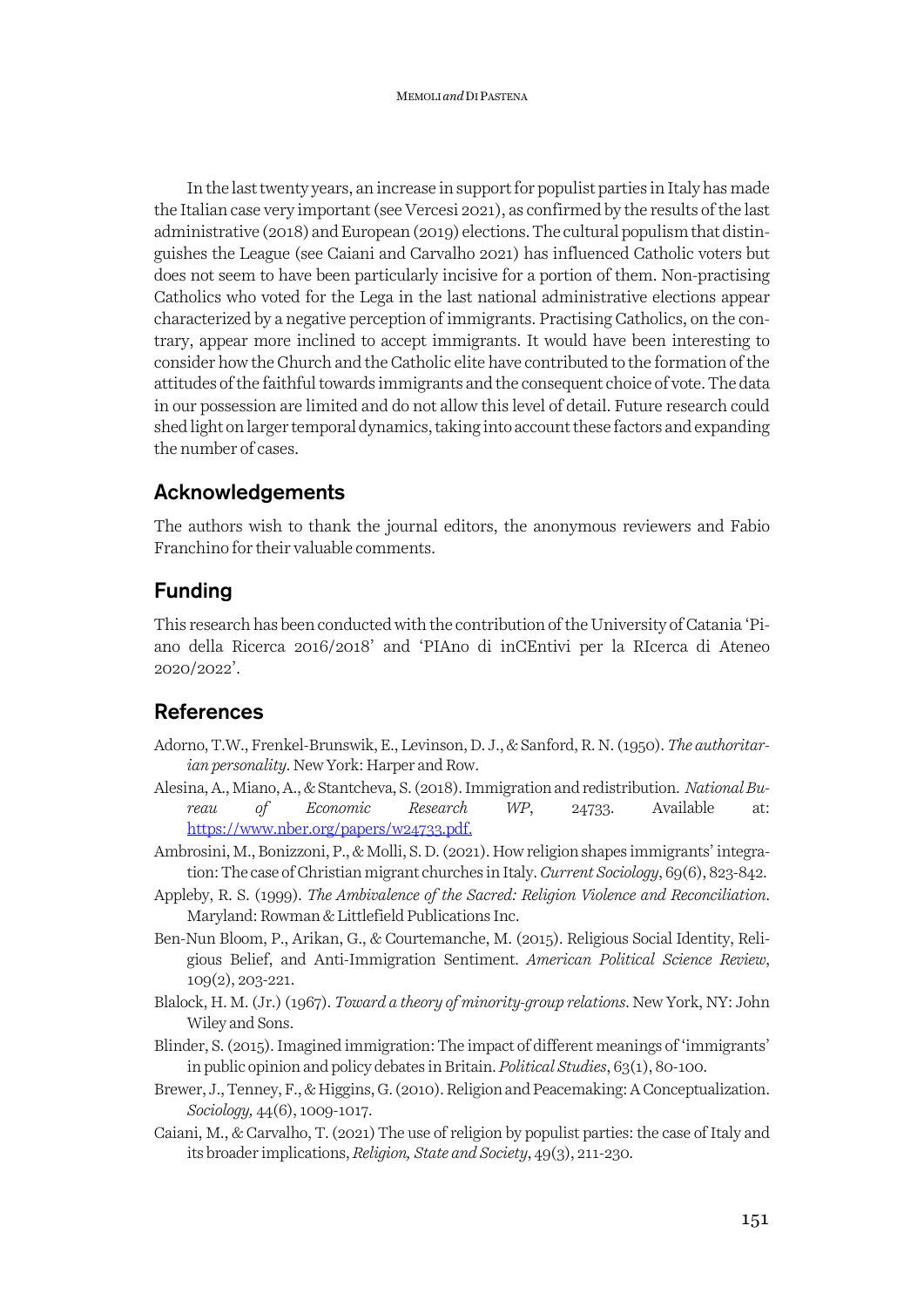- Callens, M. S., & Meuleman, B. (2017). Do Integration Policies Relate to Economic and Cultural Threat Perceptions? A Comparative Study in Europe*. International Journal of Comparative Sociology*, 58(5), 36791.
- Coenders, M., & Scheepers, P. (2003). The Effect of Education on Nationalism and Ethnic Exclusionism: An International Comparison. *Political Psychology*, 24(2), 313-343.
- Creighton, M. J., & Amaney, J. (2015). Does Islam Play a Role in Anti-Immigrant Sentiment? An Experimental Approach. *Social Science Research*, 53, 89-103.
- Davidov, E., & Meuleman, B. (2012). Explaining Attitudes Towards Immigration Policies in European Countries: The Role of Human Values. *Journal of Ethnic and Migration Studies*, 38 (5), 757-775.
- Di Mauro, D., & Memoli, V. (2021). Instrumental explanations of attitudes towards immigrants during the "refugee crisis": Evidence from Italy. *International Social Science Journal*, 71(239-240), 49-62.
- Djupe, P., & Calfano, B. (2013). Divine Intervention? The influence of religious value communication on US intervention policy. *Political Behavior*, 35(4), 643-663.
- Doebler, S. (2014). Relationships Between Religion and Intolerance Towards Muslims and Immigrants in Europe: A Multilevel Analysis. *Review of Religious Research,* 56(1), 61-86.
- Driezen, A., Verschraegen, G., & Clycq, N. (2021). Religion and everyday cosmopolitanism among religious and non-religious urban youth.*Current Sociology*, 69(6),785-805.
- Eger, M. A., Mitchell, J., & Hjerm, M. (2021). When I Was Growing Up: The Lasting Impact of Immigrant Presence on Native-Born American Attitudes towards Immigrants and Immigration.*European Sociological Review*, jcab038.
- Elmadmad, K. (2008). Asylum in Islam and in Modern Refugee Law. *Refugee Survey Quarterly*, 27(2), 51-63.
- Fagan, P. (2006). *Why Religion Matters Even More: The Impact of Religious Practice on Social Stability*. Washington, DC: The Heritage Foundation.
- Fargues, P. (2015). *2015: The Year We Mistook Refugees for Invaders*. Migration Policy Centre, Policy Briefs, 2015/12.
- Ferrari, A., & Ferrari, S. (2015). Religion and the Secular State: The Italian Case. In Religion and the Secular State. La religion et l'état laïque. In J. Martínez-Torrón, & W. C. Durham (Eds.), *Utah: The International Center for Law and Religion Studies*. Brigham Young University (pp. 431-448).
- Fetzer, J. S.(2000). Economic Self-interest or Cultural Marginality? Anti-Immigrant Sentiment and Nativist Political Movements in France, Germany, and the USA. *Journal of Ethnic and Migration Studies*, 26(1), 5-23.
- Fiore, T., & Ialongo, E.(2018).Introduction: Italy and the Euro-Mediterranean 'migrant crisis': national reception, lived experiences, E.U. *Journal of Modern Italian Studies*, 23(4), 481-489.
- Geertz, C. (1993). Religion as a cultural system'. In C. Geertz (Ed.), *The interpretation of cultures: Selected essays*. London, England: Fontana Press (pp. 87-125).
- Gnagni, F. (2018). Il Vangelo secondo Matteo (Salvini) fa infuriare i cattolici. Le reazioni da Spadaro a Bentivogli (formiche, 25/02/2018). Avallabile at: https://formiche.net/2018/02/vangelo-salvini/.
- Gorodzeisky, A., & Semyonov, M. (2009).Terms of exclusion: Public views towards admission and allocation of rights to immigrants in European countries. *Ethnic and Racial Studies*, 32(3), 401-423.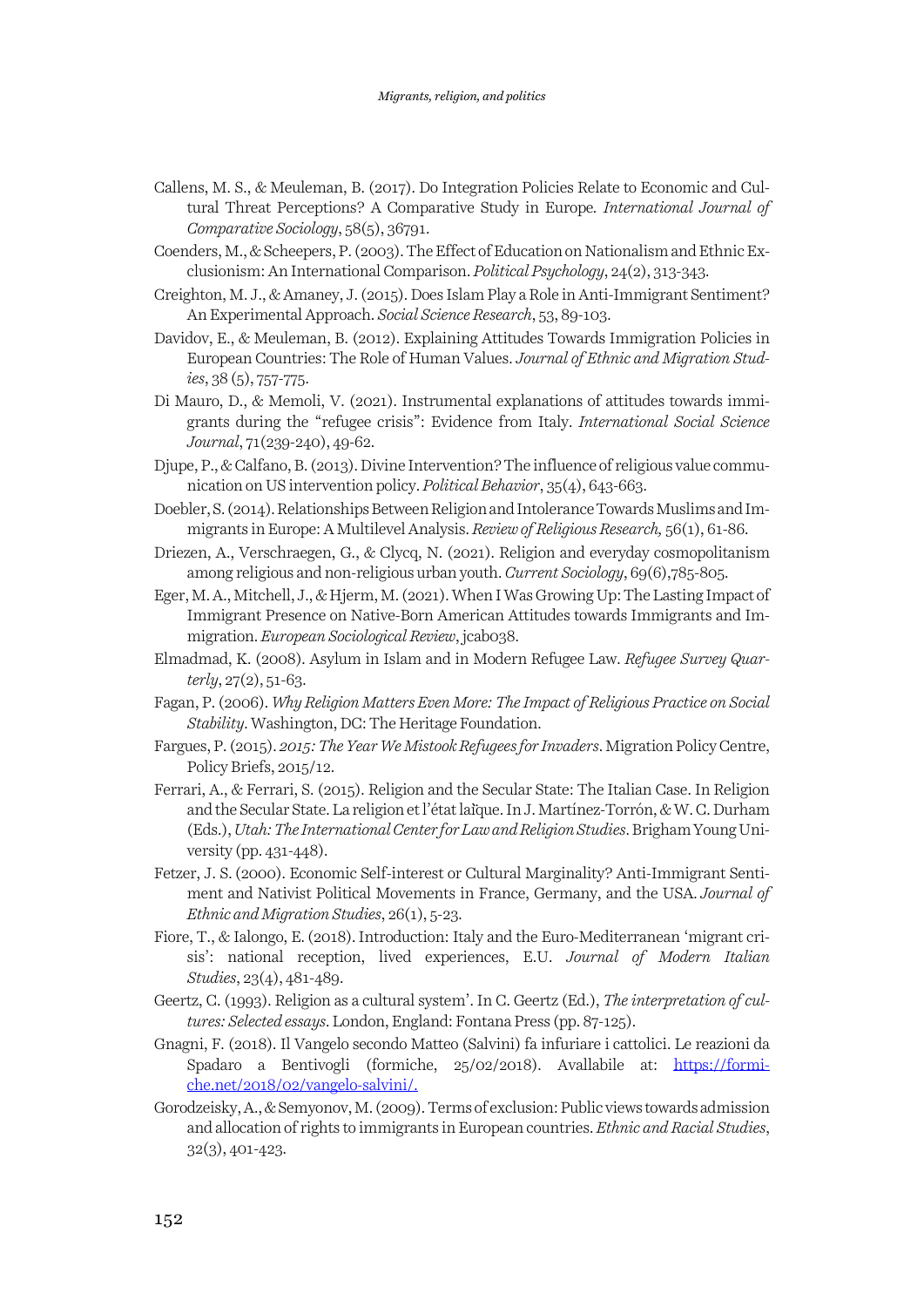- Gorodzeisky, A., & Semyonov, M. (2018). Competitive threat and temporal change in anti-immigrant sentiment: Insights from a hierarchical age-period-cohort model. *Social Science Research*, 73, 31-44.
- Graham, J., & Haidt, J. (2010).Beyond beliefs: Religions bind individuals into moral communities. *Personality and Social Psychology Review*, 14(1), 140-150.
- Grant, P. R., & Brown, R. (1995). From ethnocentrism to collective protest: Responses to relative deprivation and threats to social identity. *Social Psychology Quarterly*, 58(3), 195-211.
- Groody, D. (2009). Crossing the Divide: Foundations of a Theology of Migration and Refugees. *Theological Studies*, 70(3), 638-667.
- Ha, S. E. (2010). The Consequences of Multiracial Contexts on Public Attitudes toward Immigration. *Political Research Quarterly*, 63(1), 29-42.
- Hainmueller, J., & Hiscox M. J. (2010). Attitudes toward Highly Skilled and Low-skilled Immigration: Evidence from a Survey Experiment. *American Political Science Review*, 104(1), 61-84.
- Handlin, O. (1951).*The Uprooted: The Epic Story of the Great Migrations that Made the American People*.Boston: Little Brown.
- Hangartner, D., Dinas, E., Marbach, M., Matakos, K., & Xefteris, D. (2019). Does Exposure to the Refugee Crisis Make Natives More Hostile?.*American Political Science Review*, 113(2), 442-455.
- Harteveld, E., Kokkonen, A., & Dahlberg, S. (2017). Adapting to party lines: the effect of party affiliation on attitudes to immigration. *West European Politics*, 40(6), 1177-1197.
- Hatton, T. J. (2011). *Seeking Asylum. Trends and Policies in the OECD*. London: CEPR.
- Hollifield, J. F. (1997). Immigration and Integration in Western Europe: A Comparative Analysis. In E. M. Ucarer, & D. J. Puchala (Eds.), *Immigration into Western Societies: Problems and Policies*. London: Pinter publications (pp. 28-69).
- Huijsmans T, Harteveld E, van der Brug, W., & Lancee et al. (2021). Are cities ever more cosmopolitan? Studying trends in urban-rural divergence of cultural attitudes. *Political Geography* 86, 102353
- Ipsos, (2018). Elezioni politiche 2018. Available at: https://www.ipsos.com/sites/default/files/ct/news/documents/2018-03/elezioni\_politiche\_2018\_-\_analisi\_post-voto\_ipsostwig\_0.pdf.
- Ipsos. (2019). 'Ciak Migr-Action: perception, stereotypes and knowledge gap among EU citizens about migration – Italy, Greece, Austria, Hungary. Available at: https://www.suedwind.at/fileadmin/user\_upload/Ciak\_MigrACTION\_final\_report.pdf.
- Kertzer, D. I. (2014). The Roman Catholic Church, the Holocaust, and the demonization of the Jews: Response to "Benjamin and us: Christanity, its Jews, and history. In J. Favret-Saada (Ed.), *HAU: Journal of ethnographic theory*, 4(3), 329-333.
- Knoll, B. (2009). And Who is my Neighbor? Religion and Immigration Policy Attitudes. *Journal for the Scientific Study of Religion*, 48(2), 313-331.
- Labanca, C. (2020). The effects of a temporary migration shock: Evidence from the Arab Spring migration through Italy. *Labour Economics*, 67, 101903.
- Landini, R., Biolcati, F. Molteni, F. Pedrazzani, A. & Vezzoni, C. (2021). The multifaceted relationship between individual religiosity and attitudes toward immigration in contemporary Italy, *International Journal of Sociology*, 51(5), 390-411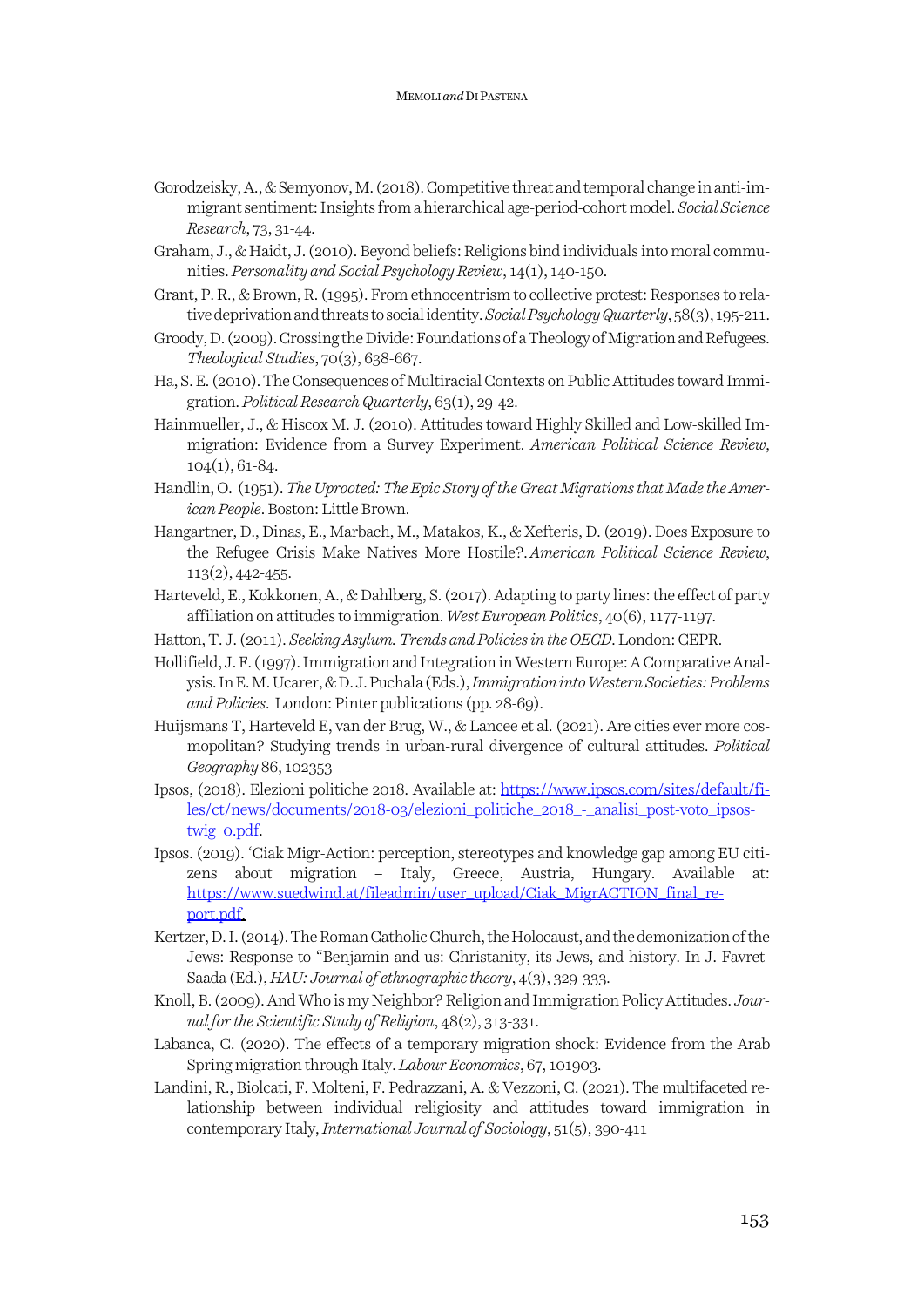- Little, D. (2007). *Peacemakers In Action: Profiles of Religion in Conflict Resolution*. New York: Cambridge University Press.
- Maraffi, M., & Vignati, R. (2019). Individual Religiosity and Interpersonal Trust in a Catholic Country: The Case of Italy,*Polis*, 3, 343-372.
- Martino, M.G., & Papastathis, K (2016). The Radical Right and Religious Discourse. The Golden Dawn, the Lega Nord and the Sweden Democrats Compared. *Czech Journal of Political Science*, 2, 110-130.
- Marzouki, N., & McDonnell, D. (2016). Introduction: Populism and Religion. In N. Marzouki, D. McDonnell, & O. Roy (Eds.), *Saving the People: How Populists Hijack Religion*y.London: Hurst Publishers.
- Maxwell, R. (2019). Cosmopolitan Immigration Attitudes in Large European Cities: Contextual or Compositional Effects?.*American Political Science Review*, 113(2), 456-474.
- McDaniel, E. L., Nooruddin, I., & Shortle, A. F. (2011). Divine Boundaries: How Religion Shapes Citizens' Attitudes Towards Immigrants. *American Politics Research*, 39(1), 205- 233.
- Molteni, F. (2020). Italiani e immigrazione: gli atteggiamenti di chiusura e la loro (non) evoluzione. In F. Biolcati, G. Rovati, & P. Segatti (Eds.), *Come cambiano gli italiani: Valori e atteggiamenti dagli anni Ottanta a oggi*. Bologna: Il Mulino (pp. 307-320).
- Newman, B. J., &Velez, Y. (2014). Group Size versus Change? Assessing Americans' Perception of Local Immigration. *Political Research Quarterly*, 67(2), 293-303.
- Ozzano L. (2021). Populism and Religion in the Lega's Discourse and Policies. In: Tournier-Sol K., Gayte M. (Eds.). *The Faces of Contemporary Populism in Western Europe and the US*. Palgrave Macmillan, Cham.
- Paterson, I. (2018). Any room at the inn? The impact of religious elite discourse on immigration attitudes in the United Kingdom. *British Journal of Politics and International Relations*, 20(3), 594-612.
- Permoser, M., Rosenberger, S., & Stoeckl, K. (2010). Religious Organisations as Political Actors in the Context of Migration: Islam and Orthodoxy in Austria. *Journal of Ethnic and Migration Studies*, 36(9), 1463-1481.
- Putnam, R.D. (2000). *Bowling Alone: The Collapse and Revival of American Community*. New York: Simon & Schuster.
- Rahaei, S. (2012). The Rights of Refugee Women and Children in Islam. *Supplement to Forced Migration Review 'Islam, Human Rights and Displacement'*, 2.
- Re, D. (2019). Salvini brandisce il rosario durante il comizio e ribadisce: porti chiusi (Avvenire, 18/04/2019). Available at: https://www.avvenire.it/attualita/pagine/salvini-a-milano.
- Reed, E. (2006). The Role of UK Faith Communities in Defending Asylum Seeker Rights. Paper presented at the Annual Conference of the Mid-West Political Science Association, Chicago, USA.
- Ruedin, D.(2020). Do we need multiple questions to capture feeling threatened by immigrants?. *Political Research Exchange*, 2(1), 1758576.
- Ruiter, S., & De Graaf, N. D. (2006). National Context, Religiosity, and Volunteering: Results from 53 Countries. *American Sociological Review*, 71(2), 191-210.
- Saroglou, V. (Ed.). (2013). *Religion, personality and behaviour*. New York, NY: Psychology Press.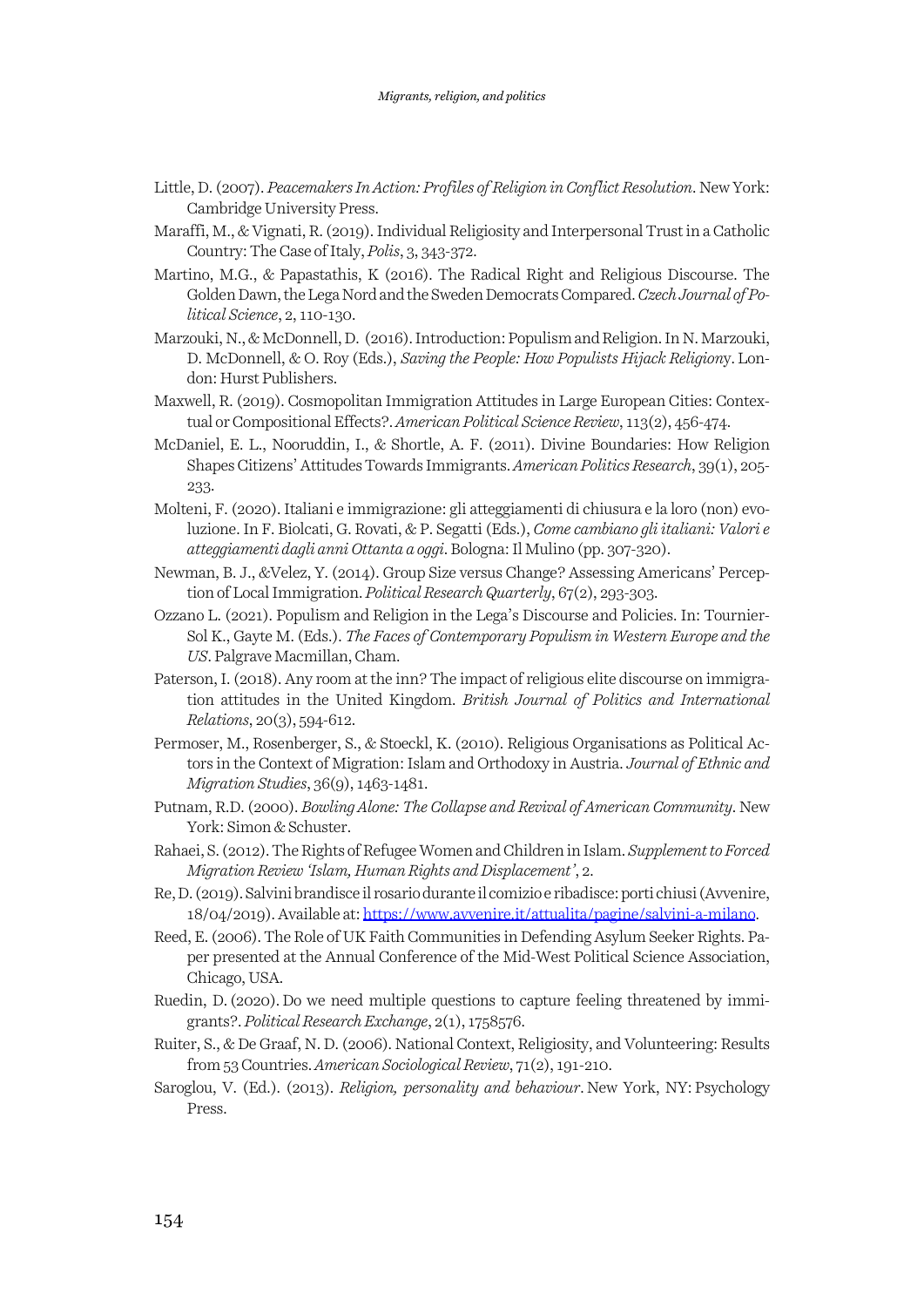- Scheepers, P., Gijsberts, M., & Coenders, M. (2002). Ethnic Exclusionism in European Countries. Public Opposition to Civil Rights for Legal Migrants as a Response to Perceived Ethnic Threat. *European Sociological Review,* 18(1), 17-34.
- Schmuck, D., & Matthes, J.(2017).Effects of Economic and Symbolic Threat Appeals in Right-Wing Populist Advertising on Anti-Immigrant Attitudes: The Impact of Textual and Visual Appeals. *Political Communication*, 34(4), 607-626.
- Schulman, M., & Barkouki-Winter, A. (2000). The Extra Mile: Hospitality in the Middle East. *Issues in Ethics*, 11(1), 12-15.
- Semyonov, M., Raijman, R., Tov, A.Y., & Schmidt, P. (2004). Population size, perceived threat, and exclusion: A multiple-indicators analysis of attitudes toward foreigners in Germany. *Social Science Research*, 33(4), 681-701.
- Semyonov, M., Raijman R., & Gorodzeisky, A. (2008). Foreigners' impact on European societies: Public views and perceptions in a cross-national comparative perspective. *International Journal of Comparative Sociology*, 49(1), 5-29.
- Sides, J., & Citrin, J. (2007). European Opinion About Immigration: The Role of Identities, Interests, and Information. *British Journal of Political Science*, 37, 477-504.
- Sniderman, P. M., Hagendoorn, L., & Prior, M. (2004). Predisposing Factors and Situational Triggers: Exclusionary Reactions to Immigrant Minorities. *American Political Science Review*, 98(1), 35-49.
- Steiner, N., Mason, R., & Hayes, A., (2013). *Migration and Insecurity*. London: Routledge.
- Stephan, W. G., Ybarra, O., & Rios, K. (2016). Intergroup threat theory. In T. D. Nelson (Ed.) *Handbook of prejudice, stereotyping, and discrimination*. Psychology Press (pp. 255-278).
- Storm, I. (2018). When does religiosity matter for attitudes to immigration? The impact of economic insecurity and religious norms in Europe. *European Societies*, 20(4), 595-620.
- Tausch, A. (2018). The return of religious Antisemitism? The evidence from World Values Survey data. MPRA Paper N. 90093, University Library of Munich, Germany.
- The Economist. (2019). *Europe's secularists worry about the rise of Christian-nativist populis. The home of the Enlightenment sees dark portents*. June 11<sup>th</sup>.
- Vallejo-Martín, M., Canto, J. M., San Martín García, J. E., & Perles Novas, F. (2021). Prejudice towards Immigrants: The Importance of Social Context, Ideological Postulates, and Perception of Outgroup Threat. *Sustainability,* 13(9), 4993.
- Van der Brug, W., & Harteveld, E. (2021). The conditional effects of the refugee crisis on immigration attitudes and nationalism.*European Union Politics*, 22(2), 227-247.
- Valbousquet, N. (2018). Race and faith: the Catholic Church, clerical Fascism, and the shaping of Italian anti-semitism and racism. Modern Italy, 23(4), 355–371.
- Vercesi, M.(2021). Society and territory: making sense of Italian populism from a historical perspective. *Journal of Contemporary European Studies*. DOI: 10.1080/14782804.2021.1939664
- Vezzoni, C., & Biolcati-Rinaldi, F. (2015). Church Attendance and Religious Change in Italy, 1968-2010: A Multilevel Analysis of Pooled Datasets. *Journal for the Scientific Study of Religion*, 54(1), 100-118.
- Welsch, H., & Kühling, J. (2017). Divided We Stand: Immigration Attitudes, Identity, and Subjective Well-Being*. Working Paper*, N. V-401-17, Department of Economics, University of Oldenburg, Germany.
- Wuthnow, R. (2002). Religious Involvement and Status-Bridging Social Capital. *Journal for the Scientific Study of Religion*, 41(4), 669-684.